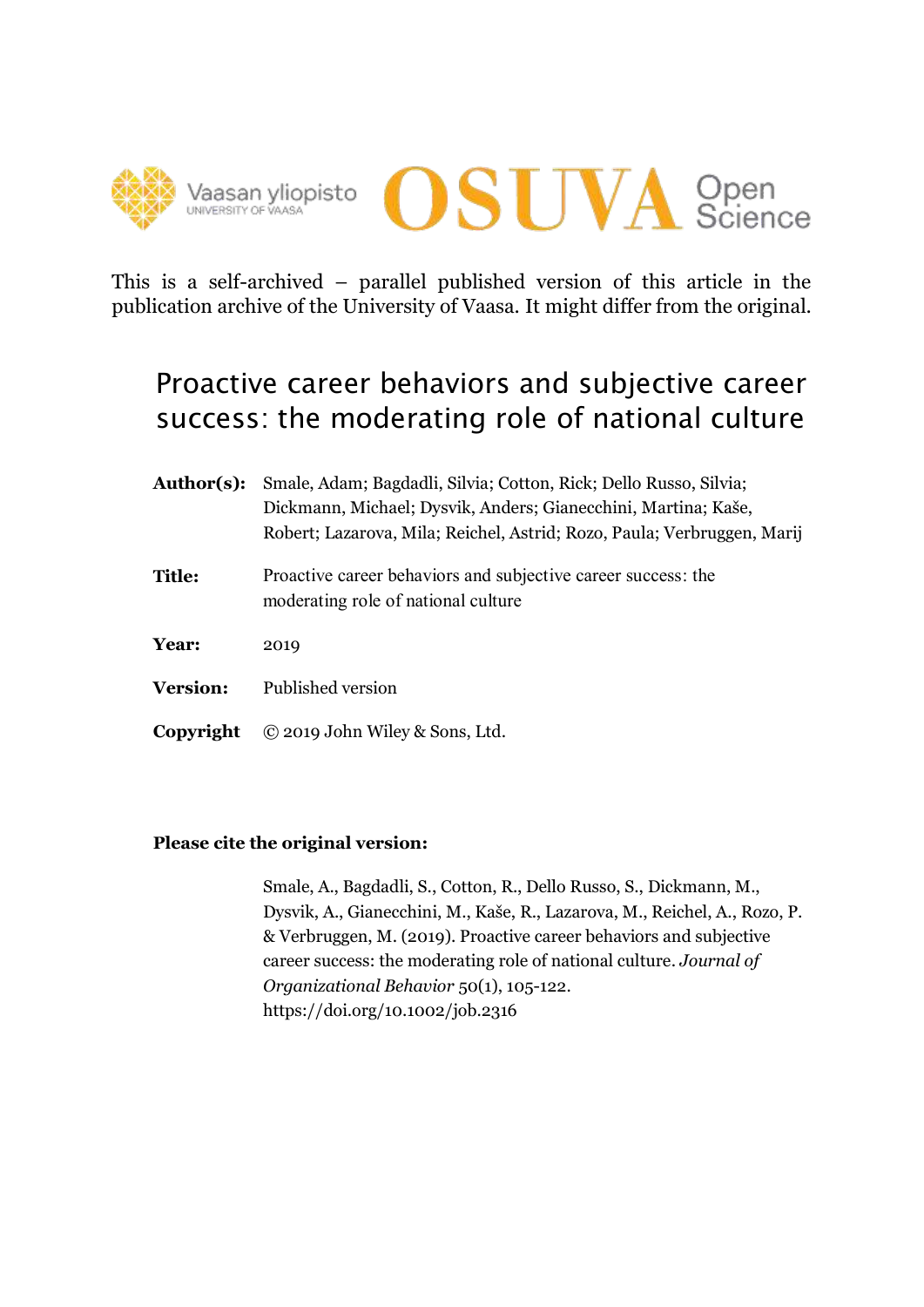DOI: 10.1002/job.2316

## SPECIAL ISSUE ARTICLE



# Proactive career behaviors and subjective career success: The moderating role of national culture

Adam Smale<sup>1\*</sup> © | Silvia Bagdadli<sup>2\*</sup> | Rick Cotton<sup>3\*</sup> | Silvia Dello Russo<sup>4\*</sup> | Michael Dickmann<sup>5\*</sup> | Anders Dysvik<sup>6\*</sup> | Martina Gianecchini<sup>7\*</sup> | Robert Kaše<sup>8\*</sup> | Mila Lazarova<sup>9</sup>\* | Astrid Reichel<sup>10</sup>\* | Paula Rozo<sup>11</sup>\* | Marijke Verbruggen<sup>12</sup>\* | On behalf of the Cross-Cultural Collaboration on Contemporary Careers (5C) research collaborative<sup>†</sup>

1University of Vaasa, Vaasa, Finland

<sup>2</sup> Bocconi University, Milan, Italy

 $3$ University of Victoria, Victoria, British Columbia, Canada

<sup>4</sup> Instituto Universitário de Lisboa (ISCTE‐IUL), Lisbon, Portugal

<sup>5</sup> School of Management, Cranfield University, Cranfield, UK

<sup>6</sup> BI Norwegian Business School, Oslo, Norway <sup>7</sup> University of Padova, Padova, Italy

<sup>8</sup> Faculty of Economics, University of Ljubljana, Ljubljana, Slovenia

<sup>9</sup> Beedie School of Business, Simon Fraser University, Vancouver, British Columbia, Canada

10 University of Salzburg, Salzburg, Austria

<sup>11</sup> Los Andes University, Bogotá, Columbia

12KU Leuven, Leuven, Belgium

#### **Correspondence**

Adam Smale, University of Vaasa, P.O. Box 700, 65101 Vaasa, Finland. Email: adam.smale@uva.fi

#### Summary

Although career proactivity has positive consequences for an individual's career success, studies mostly examine objective measures of success within single countries. This raises important questions about whether proactivity is equally beneficial for different aspects of subjective career success, and the extent to which these benefits extend across cultures. Drawing on Social Information Processing theory, we examined the relationship between proactive career behaviors and two aspects of subjective career success—financial success and work‐life balance—and the moderating role of national culture. We tested our hypotheses using multilevel analyses on a large‐ scale sample of 11,892 employees from 22 countries covering nine of GLOBE's 10 cultural clusters. Although we found that proactive career behaviors were positively related to subjective financial success, this relationship was not significant for work‐ life balance. Furthermore, career proactivity was relatively more important for subjective financial success in cultures with high in‐group collectivism, high power distance, and low uncertainty avoidance. For work‐life balance, career proactivity was relatively more important in cultures characterized by high in‐group collectivism and humane orientation. Our findings underline the need to treat subjective career success as a multidimensional construct and highlight the complex role of national culture in shaping the outcomes of career proactivity.

#### **KEYWORDS**

career self‐management, career success, national culture, proactive career behaviors

\* These 12 authors contributed equally to the article.

† The quantitative part of this research endeavor has taken a number of years from conceptualization through to implementation. During this time, we have tried to ensure that we gained the maximum possible through this multiauthor approach while maintaining the integrity of our research. Many of the authors were involved in conceptualizing the research at face‐to‐face meetings held twice a year for this purpose during 2007–2014. All of the authors were involved in data collection in some capacity in their representative countries. All of the 12 main authors and many of the authors in the 5C collaborative were then involved in the subsequent initial analysis and interpretation of the data in similar biannual meetings held during 2014-2018. In between each of the whole-collaborative meetings, the 12 main authors took the group's inputs away to work on them in meetings held face‐to‐face, via email and Skype. The original text was drafted and revised among the 12 first‐named authors before inviting critical input and revisions from the other 34 authors. The final text emerged from the input received from the collaborative, and all authors have signed off on the submission. This submitted version of the paper thus reflects the input and views of all 46 authors, and all are prepared to be accountable for its content. This process was repeated during the revision and resubmission stage. The large number of authors has facilitated the collection of an extensive, multicountry dataset and has added credibility to both the data and its interpretation that, we believe, could not have been achieved with a smaller group. The 5C collaborative includes a larger number of scholars than are included here.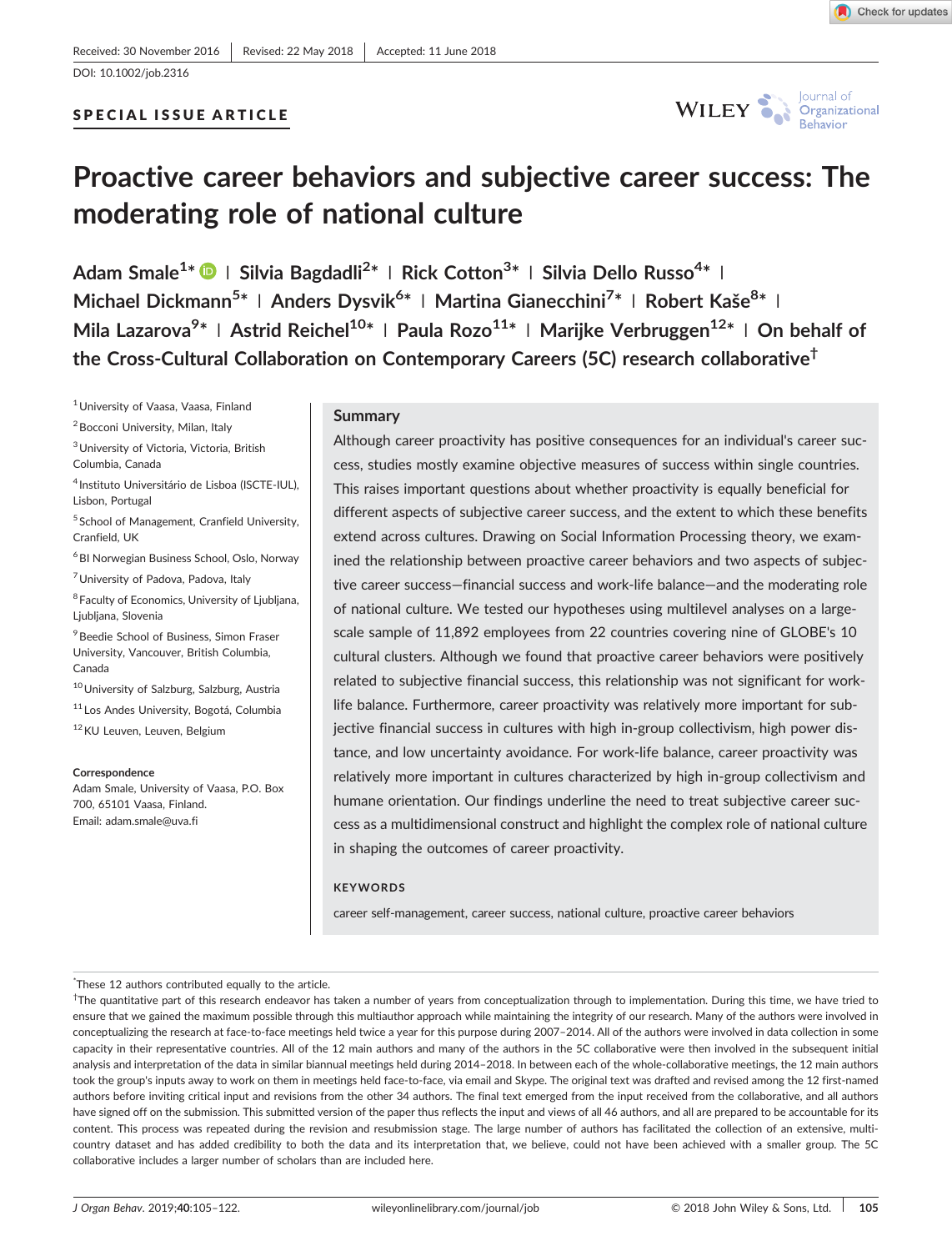## 1 | INTRODUCTION

In conjunction with employment relationships becoming shorter and more flexible, the planning and managing of careers has become more self-directed (Sullivan & Baruch, 2009). At the same time, traditional conceptualizations of careers as "a job for life" (Simons, Goddard, & Patton, 2000) or "upward progression within one or two organizations" (Eby, Butts, & Lockwood, 2003) have become less salient. In order to achieve career success, employees in this more dynamic, boundaryless career context are thus being advised—and expected to manage their careers proactively (Direnzo & Greenhaus, 2011; Verbruggen & Sels, 2010).

Proactive behaviors refer to behaviors that are self-initiated, future-oriented, and change-inducing (Grant & Ashford, 2008). They can take a variety of forms such as voice, personal initiative, feedback seeking, and issue selling (Parker & Collins, 2010). This study focuses on one set of proactive behaviors—proactive career behaviors—which refer to self-directed activities individuals engage in to manage their careers (Seibert, Kraimer, & Crant, 2001).

Research shows that proactive career behaviors are positively related to career success (De Vos, Dewettinck, & Buyens, 2009; Verbruggen, Sels, & Forrier, 2007). However, this research comprises a small number of studies demonstrating the positive effect of career initiatives (Seibert, Kraimer, & Crant, 2001), career‐enhancing strategies (Nabi, 1999), and career self‐management (Abele & Wiese, 2008) on objective career success (e.g., salary and promotions). In contrast, studies on the effects of proactive career behaviors on subjective career success (e.g., perceived career success and career satisfaction) are scarce, inconclusive, and do not acknowledge the multidimensionality of the subjective career success concept.

Subjective career success, which "capture (s) individuals' subjective judgments about their career attainments" (Ng, Eby, Sorensen, & Feldman, 2005, p. 368), has emerged as an important variable in careers research. Objective career success, such as promotions and increases in salary, is often not available to everyone in organizations, especially because organizations have become flatter and careers less hierarchical and predictable. Therefore, other evaluation criteria—how personally meaningful careers are and how one experiences one's own career success—have become more salient (Ng & Feldman, 2014). Furthermore, satisfaction with one's career has been shown to be important in understanding people's life satisfaction, more important than job satisfaction, for example, (Erdogan, Bauer, Truxillo, & Mansfield, 2012). For both of these reasons, it is beneficial for organizations to understand how employees feel about their subjective career success and what affects it.

Individuals from different cultures are likely to use different means and to be led by different values and norms when evaluating how successful various aspects of their careers have been (Dries, Pepermans, & Carlier, 2008). It is thus problematic that the vast majority of studies on proactive career behaviors have been conducted in single countries, predominantly the United States (Seibert, Kraimer, & Crant, 2001; Shockley, Ureksoy, Rodopman, Poteat, & Dullaghan, 2016) and Western Europe (e.g., De Vos et al., 2009; Verbruggen et al., 2007). Because these countries mostly reflect the WEIRD perspective—Western, Educated, Industrialized, Rich, and Democratic countries (Henrich, Heine, & Norenzayan, 2010)—where a strong emphasis on self‐management is more prevalent (Inkson, Gunz, Ganesh, & Roper, 2012)—the positive consequences of proactive career behaviors may not be surprising. Although this research has contributed to our understanding of the effects of career proactivity, the lack of cross‐country research has meant that we are unable to draw conclusions about whether these effects are generalizable across cultures (cf. Shockley et al., 2016; Pan & Zhou, 2015).

Collectively, important questions remain regarding whether proactive career behaviors are equally beneficial for different aspects of an individual's subjective career success, and the extent to which these benefits vary across cultures. We focus on the relationship between proactive career behaviors and the perceived achievement of two inherently different meanings of subjective career success that have been shown to be consistently important yet are sensitive to cultural differences (Briscoe, Hall, & Mayrhofer, 2012; Chudzikowski et al., 2012)—subjective financial success and work‐life balance. This study thus sets out to address the following research questions: Are proactive career behaviors associated with higher levels of subjective career success in the form of financial success and work‐life balance, and to what extent are these relationships influenced by national culture? Based on a multi‐country dataset, we develop and test hypotheses on the relationship between proactive career behaviors and subjective financial success and work‐life balance, as well as the moderating role of five dimensions of culture (in‐group collectivism, humane orientation, power distance, uncertainty avoidance, and performance orientation).

The study seeks to contribute to the literature in two main ways. First, by investigating career proactivity and two different dimensions of subjective career success, the study contributes to the careers literature by shedding light on the extent to which the positive outcomes of proactive career behaviors extend beyond the objective measures of career success to include different personal meanings of subjective career success. And second, by examining the moderating role of culture across a large number of Western and non‐Western countries, the study contributes to the general proactivity literature by revealing how the cultural context, within which individuals enact their proactive behaviors and form assessments about their subjective career success, influences the relationship between proactivity and attitudinal outcomes.

## 2 | THEORETICAL MODEL AND HYPOTHESES

## 2.1 | Proactive career behaviors and subjective career success

Proactive career behaviors in the careers literature have included individual career management (Sturges, Guest, Conway, & Davey, 2002; Verbruggen et al., 2007), career self‐management (Abele & Wiese, 2008; De Vos & Soens, 2008), and career‐enhancing strategies (Nabi, 2003), all generally referring to the self‐directed activities employees display with respect to managing their careers (Seibert, Kraimer, & Crant, 2001). These behaviors allow individuals to make a realistic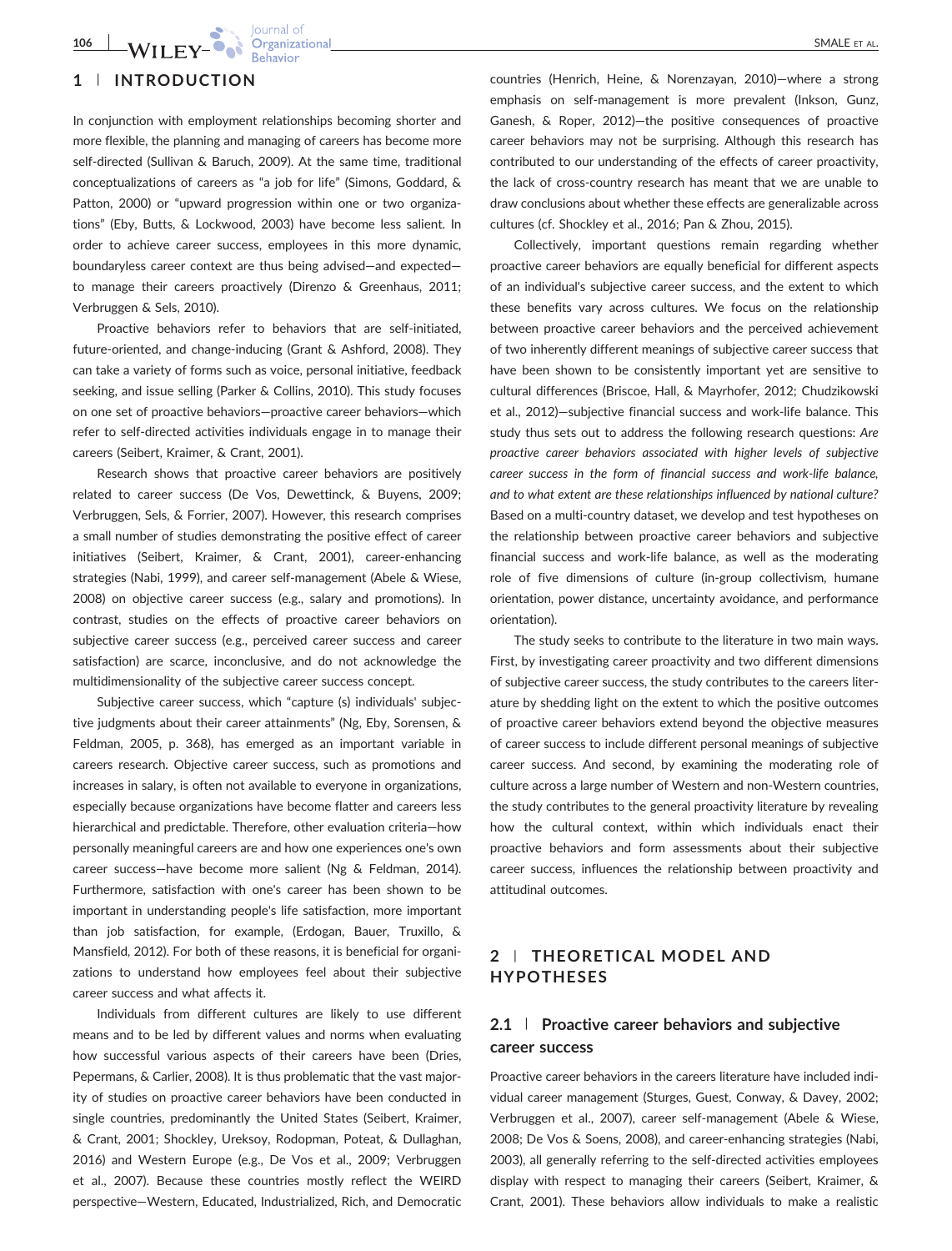self-assessment of their capabilities in light of organizational career opportunities and include concrete actions undertaken to realize these ambitions (Sturges et al., 2002). In this study, we focus on an individual's behavioral proactivity in the form of Enacted Managerial Aspirations (EMA), which includes career planning, skill development, and consultation with more senior colleagues (Tharenou & Terry, 1998). Despite what this label suggests, these behaviors are important regardless of whether one aspires to be a manager or not (Parker & Collins, 2010).

Compared with studies on objective career success, empirical work concerning the effects of career proactivity on subjective perceptions of success is scarce and inconclusive. For instance, although subjective career success is positively affected by career strategies such as networking (Nabi, 1999), creating opportunities (Park, 2010), and career planning (Murphy & Ensher, 2001), Nabi's (1999) study also points to the negative influence of individual efforts at developing skills useful for future promotions. Similarly, in terms of career satisfaction, there is evidence for both positive (Abele & Wiese, 2008; Raabe, Frese, & Beehr, 2007) and insignificant (De Vos & Soens, 2008) effects of self‐directed career behaviors.

Potential explanations for these mixed findings are that subjective career success has not been treated as a multidimensional concept, and the studies have been conducted in different single‐country settings. Regarding the former, the scale validation study by Shockley et al. (2016) provides strong evidence that subjective career success, like job satisfaction, should be considered as an aggregate, multidimensional construct (Law, Wong, & Mobley, 1998). Although one can thus examine subjective career success as a global construct, their study's relative importance analyses strongly support the need to study the individual dimensions in order to provide more nuanced explanations.

Here, we focus on two dimensions of subjective career success: a sense of achieving financial success and a sense of achieving work‐life balance. We define subjective financial success as how happy individuals are with their level of achievement in terms of financial rewards (e.g., money, incentives, and bonuses), with an emphasis on perceived wealth accumulation rather than financial security (Kets de Vries, 2010). It is important to note that subjective financial success is related to but not the same as objectively defined financial success, as individuals consider a range of factors when evaluating (subjectively) their own financial success. For instance, although career satisfaction has been shown to be positively associated with indicators of objective career success such as salary (see the Ng et al. (2005) meta‐analysis), research has also suggested that "within each level of wealth and occupational status, some people view their careers as much more (or less) successful than do others" (Heslin, 2005a, p. 377). Our second dependent variable, perceived work‐life balance, is defined as how happy individuals are with their level of achievement in finding a balance between work on the one hand and nonwork/ family life on the other (Guest, 2002).

These two dimensions of subjective career success were chosen because they have a long tradition in careers research (Arthur, Khapova, & Wilderom, 2005) and have been used in most of the studies that were part of a recent review of career success research from the past 30 years (Shockley et al., 2016). In addition, cross-cultural careers research has shown that these two meanings of career success can be found among employees in countries all around the world (Briscoe et al., 2012; Zhou, Sun, Guan, Li, & Pan, 2013), yet their salience differs in accordance with cultural and institutional variations (Chudzikowski et al., 2012; Khapova, Briscoe, & Dickmann, 2012). There have been various attempts to categorize the different meanings of subjective career success. In the selection of our two dependent variables, we opted for financial success and work‐life balance because these meanings of career success have been shown, in qualitative studies, to belong to different categories. Subjective financial success is the more traditional notion of career success and is related to the "person" (Demel, Shen, Las Heras, Hall, & Unite, 2012) and their self-oriented "material concerns" (Mayrhofer et al., 2016). Work‐life balance, on the other hand, is related to an individual's "interaction with the environment" (Demel et al., 2012) and their other‐oriented "social relations" (Mayrhofer et al., 2016). Focusing on these two dimensions thus offers the possibility to analyze the association between career proactive behaviors and two different yet core meanings of subjective career success. It also allows us to examine proactive career behaviors and two dimensions of career success that are both identifiable in different country contexts yet are likely to be influenced by national culture in different ways.

In developing our hypotheses, we draw on arguments from the proactivity literature (Parker & Collins, 2010; Seibert, Kraimer, & Crant, 2001) regarding why an individual's proactive career behaviors contribute to subjective career success. Based on social information processing theory (Salancik & Pfeffer, 1978), which suggests that an individual's attitudes are also going to be shaped by the informational and social context within which their behaviors are carried out, we go on to argue how certain dimensions of national culture are likely to moderate this relationship. Figure 1 presents our conceptual model.

The proactivity literature characterizes proactive career behaviors as involving three core components, namely, taking control, anticipation, and information retrieval (Parker & Collins, 2010; Seibert, Kraimer, & Crant, 2001). First, proactive behaviors involve taking control, implying that employees engaging in proactive career behaviors consciously take control of their careers. Proactive career behaviors are likely to be experienced as volitional and self‐endorsed, which should satisfy the basic need for autonomy (Broeck, Ferris, Chang, & Rosen, 2016; Gagné & Deci, 2005). This can, in turn, induce feelings of personal success and accomplishment (Baard, Deci, & Ryan, 2004), where one emphasizes the self as the locus of causality for one's own behaviors (DeCharms, 1968). In support of this, feeling in control of one's career has been associated with higher levels of subjective career success (Raabe et al., 2007; Seibert, Kraimer, & Crant, 2001), because through proactivity, one can achieve personally valued goals, which enhance career satisfaction (Barnett & Bradley, 2007).

Turning to anticipation, acting in advance of a future situation here, the aspired realization of one's personal career goals—has been shown to be positively related to subjective career success (Verbruggen & Sels, 2010). It is even suggested that working on one's goals can be more important for achieving satisfaction than actually

lournal of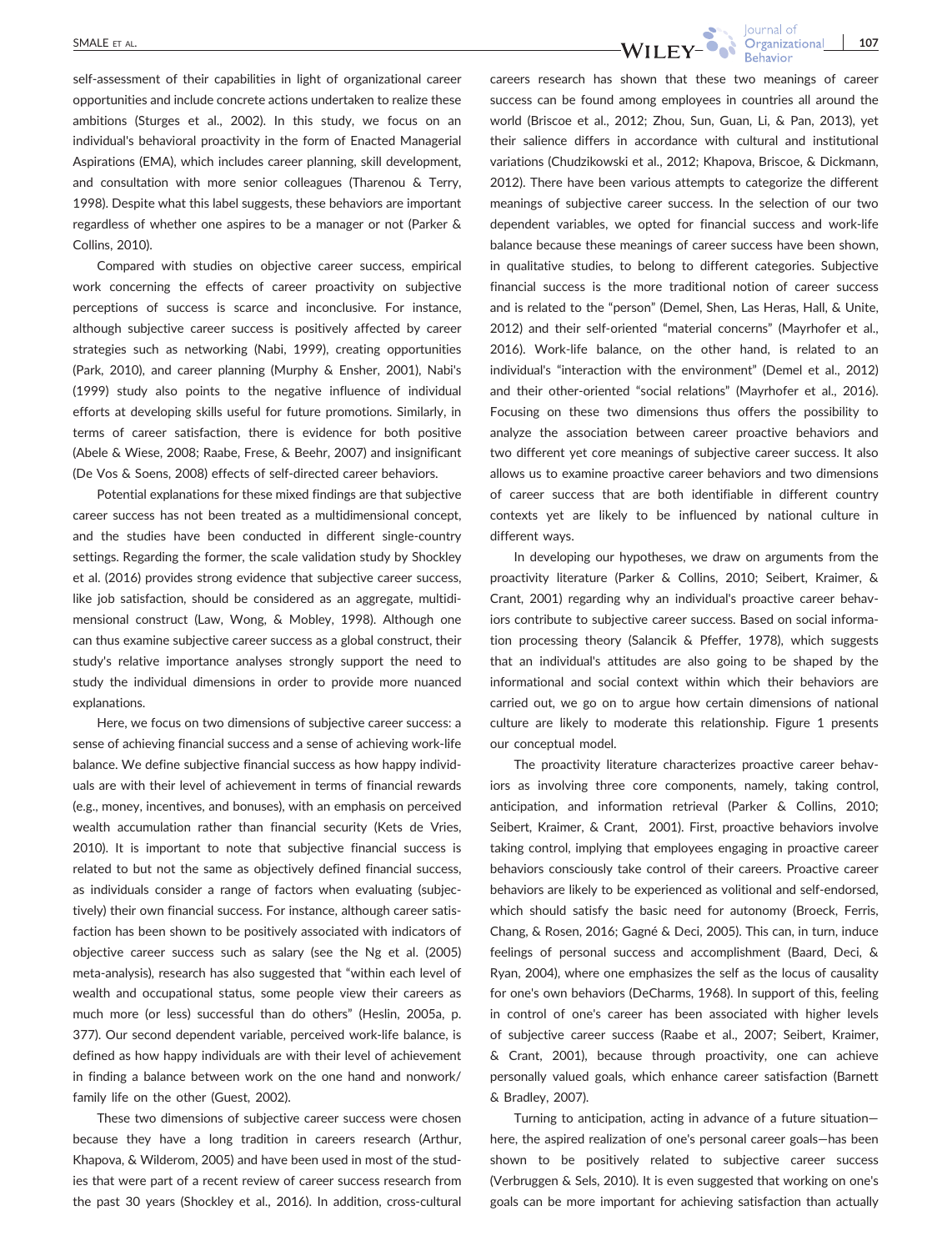

realizing one's goals (Amabile & Kramer, 2011; Lent & Brown, 2008). This is partly attributable to the fact that behaviors people are committed to tend to induce positive attitudes via a behavioral rationalization process (Salancik & Pfeffer, 1978).

In terms of information retrieval, proactive career behaviors should facilitate access to relevant career information and resources that will help individuals to improve the fit between their aspired and perceived current career position (e.g., Forret & Dougherty, 2004; Heslin, 2005a; Ng et al., 2005). Information retrieval can be seen as an important form of feedback seeking, which can also improve an individuals' reputation and influence within the organization (De Vos & Soens, 2008; Sturges, Conway, Guest, & Liefooghe, 2005), which in turn influences career satisfaction (Judge & Bretz, 1994).

These three mechanisms underlying proactive behaviors suggest that proactive individuals who pursue their goals will derive greater satisfaction, including feelings of career success, from the actions they undertake to this end (Parker & Liao, 2016). As reflected in extant research, we expect that these powerful mechanisms will extend across different dimensions of subjective career success, in this case both subjective financial success and work‐life balance. We therefore present the following hypothesis:

> Hypothesis 1. An individual's proactive career behaviors are positively related to subjective career success in the form of (a) financial success and (b) work‐life balance.

#### 2.2 | Moderating role of national culture

Social information processing theory posits that the relationship between individuals' behaviors and their attitudes depends on the social context, because individuals, as adaptive organisms, adjust their attitudes to the informational and social environment within which their behaviors are embedded (Salancik & Pfeffer, 1978). We argue that a central aspect of the social context that will affect the relationship between proactive career behaviors and career attitudes is national culture. Although there are points of contention regarding the conceptualization and measurement of culture (Caprar, Devinney, Kirkman, & Caligiuri, 2015), we adopt the frequently used definition of culture as a system of values, practices, attitudes, and behavioral norms that are shared by members of a societal group and are passed on from generation to generation (Thomas & Peterson, 2015).

Culture has emerged as "a primary candidate" for a "source for [career] differences and peculiarities" (Briscoe et al., 2012, p. 7). Culture can influence careers by affecting individual perceptions, attitudes, and beliefs and through the societal legitimization of career practices, values, and norms (Khapova et al., 2012; Thomas & Inkson, 2007). These cultural influences, in turn, can affect various individual career behaviors and attitudes (Ollier‐Malaterre, Valcour, Den Dulk, & Kossek, 2013). Studies have thus started to explore the role of culture in career success (Mayrhofer et al., 2016), career transitions (Chudzikowski et al., 2009), career meanings (Claes & Ruiz‐Quintanilla, 1994), and career commitment (Noordin, Williams, & Zimmer, 2002).

Drawing upon the social information processing framework and the three core components of proactivity, we argue that culture will affect the baseline relationship between proactive career behaviors and subjective career success in different ways. First, culture exerts a social influence on the extent to which proactive career behaviors are seen as expected by significant others in a given social context (e.g., boss, colleagues, and family) and therefore the degree to which individuals who engage in these behaviors are likely to experience them as volitional. Specifically, if the behavior is congruent with the social context, that is, when "social guidance" provides sufficient external justification for engaging in a certain behavior (Vaux, Riedel, & Stewart, 1987), individuals will experience the behavior as less volitional, and the attitudes associated with proactive behaviors generally will be less positive.

Second, culture will affect how people interpret their own needs and values and, thus, which career goals they are likely to focus on (Salancik & Pfeffer, 1978). In this way, national culture can affect the anticipation component of proactive behavior. According to social information processing theory, individuals understand and shape their needs, values, and perceptions based on interactions with others, and this social influence provides a lens through which individuals make evaluations of their work and career environment (Bhave, Kramer, & Glomb, 2010). For instance, a culture in which financial success is highly valued may lead individuals to believe that financial success should be important to them and that they should direct their career goals towards achieving financial success. Consequently, when individuals engage in anticipatory, proactive career behaviors, these behaviors are likely to be oriented towards achieving financial success. These behaviors are then likely to be more strongly related with individuals' feelings of financial success either because of this emphasis or via a behavioral rationalization process (Salancik & Pfeffer, 1978).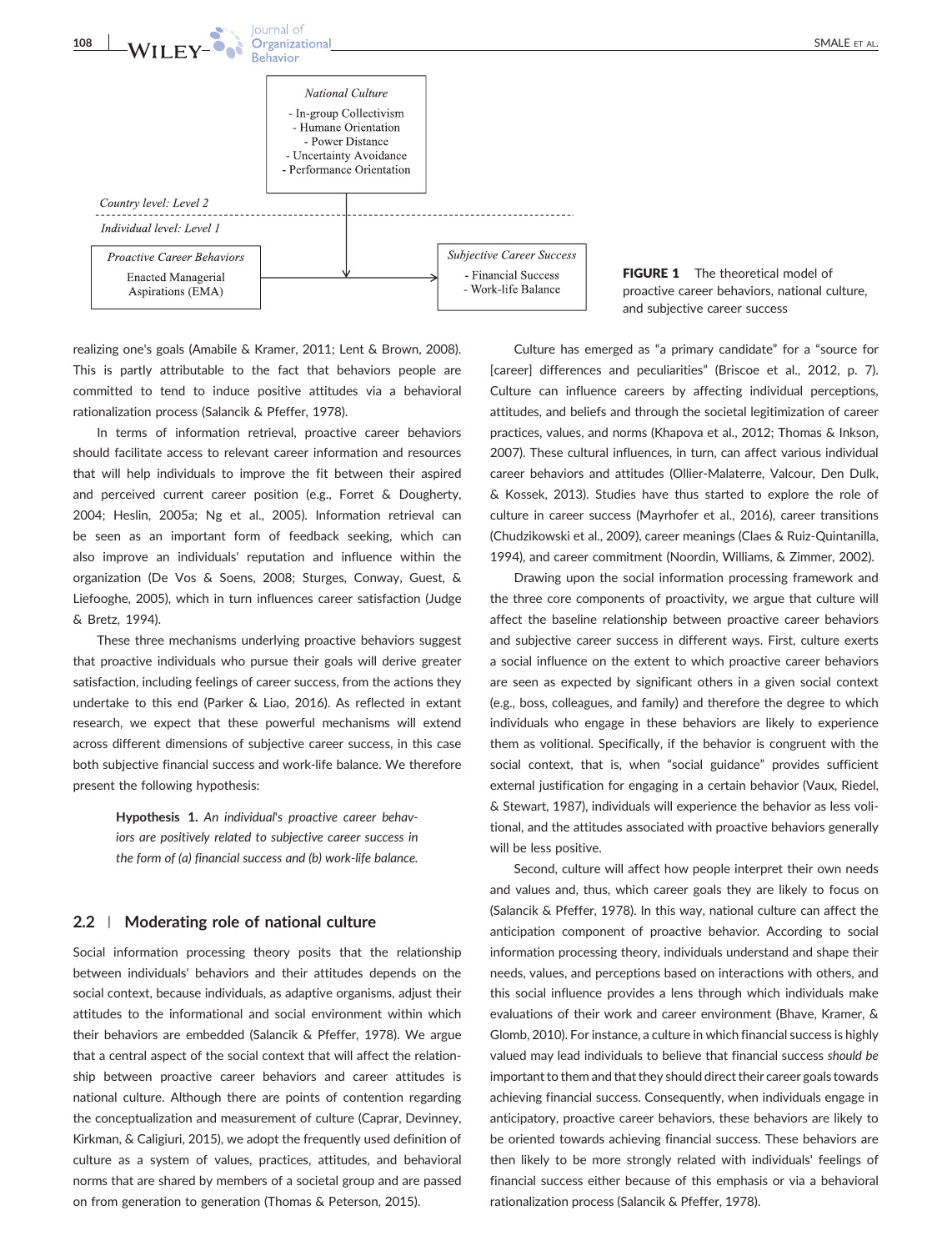Third, culture will affect the kind of information and resources people are likely to obtain in a certain context—and thus the information retrieval component of proactive behavior. Social information processing theory suggests that the informational environment affects an individual's attentional processes towards the most salient aspects of that context (Salancik & Pfeffer, 1978). Therefore, the information and resources people obtain through their proactive career behaviors are likely to be in line with the most salient aspects of their culture. This is likely to contribute to individuals achieving those career goals that are most congruent with the prevailing values and norms of that culture.

When considering the dimensions of culture, like Rabl, Jayasinghe, Gerhart, and Kuhlmann (2014), we followed the advice of Zaheer, Schomaker, and Nachum (2012) and focused on carefully selected dimensions that extant research shows to be the most relevant in understanding how proactive career behaviors might be differentially effective in different parts of the world.<sup>1</sup> Taken from the GLOBE studies framework (House, Hanges, Javidan, Dorfman, & Gupta, 2004), we thus examine the moderating roles of five cultural dimensions ("practices") that have been shown to have important contextual effects on careers or career proactivity: in‐group collectivism (e.g., Spector et al., 2007), humane orientation (e.g., Ollo‐López & Goñi‐Legaz, 2017), power distance (e.g., Ramaswami, Huang, & Dreher, 2014), uncertainty avoidance (e.g., Claes & Ruiz‐Quintanilla, 1998), and performance orientation (e.g., Gentry, Weber, & Sadri, 2008).

#### 2.3 | In‐group collectivism

The GLOBE studies (House et al., 2004) define in‐group collectivism as the degree to which individuals express pride, loyalty, and cohesiveness in their organizations or families. In individualistic societies (i.e., low on in‐group collectivism), individuals view themselves as relatively independent and free to pursue behaviors that benefit them without extensive consideration of the consequences for the larger collective. They exhibit greater preference for social recognition, career advancement, and merit‐based promotions and are more motivated by competition and report lower normative and affective commitment (Khapova et al., 2012). Individuals in collectivist societies (i.e., high on in‐group collectivism) view themselves as interdependent with members of the group(s) to which they belong, are concerned about the consequences of their behaviors for their reference group(s), and are more likely to sacrifice personal interests for the benefit of the larger collective. In collectivistic countries, people tend to prioritize common goals, including family ones, over personal needs (Haar, Russo, Suñe, & Ollier‐Malaterre, 2014).

Accordingly, we argue that societies that differ on this dimension are likely to view financial success and work‐life balance differently in terms of legitimacy. This will also affect how salient subjective financial success and work‐life balance are to individuals within a culture. In cultures high on in‐group collectivism, the pursuit of individual financial success can be seen as a challenge to group harmony (Noordin et al., 2002). At the same time, a greater number of important social referents (employer and family) will be advocating the pursuit of work‐life

 $1$ We thank an anonymous reviewer for suggesting the examination of Humane Orientation as a potentially useful moderator.



balance. The social information processing perspective would suggest that in an environment that endorses work‐life balance as a more legitimate goal to pursue and discourages the pursuit of financial success, it will be easier for individuals to rationalize their proactive career behaviors as being instrumental for their feelings of greater work‐life balance, but not for feelings of financial success. Further, individuals are more likely to direct their proactive career behaviors in such a way that they can obtain resources, support, and information that advances their pursuit of work‐life balance rather than the pursuit of subjective financial success. This leads us to the following hypotheses:

> Hypothesis 2a. In countries higher on in-group collectivism, the positive relationship between proactive career behaviors and subjective financial success will be weaker.

> Hypothesis 2b. In countries higher on in-group collectivism, the positive relationship between proactive career behaviors and work‐life balance will be stronger.

#### 2.4 | Humane orientation

Humane orientation is defined as "the degree to which an organization or society encourages and rewards individuals for being fair, altruistic, friendly, generous, caring and kind to others" (House et al., 2004, p. 569). Societies high on humane orientation are characterized by a shared understanding that the interests of others are important. Behaviors that promote the well‐being of others (e.g., family and colleagues) are expected, and people are motivated by a sense of affiliation and belonging (House et al., 2004), with equality and nondiscrimination as important underlying values. Individuals are expected to be motivated by a desire to be friendly and caring towards others rather than by a drive to advance one's own interests. In such societies, the pursuit of one's own interests for the purposes of accumulating material possessions will not be seen as important or legitimate (Khapova et al., 2012).

In line with social information processing logic, we therefore argue that in countries with a higher humane orientation, the prevailing cultural practices will make it difficult for individuals to construct a meaning for their enhanced sense of financial success as due to their proactive career behaviors. However, in such countries, where cultural practices make affiliation, generosity and the well‐being of others both more salient and expected of individuals, the achievement of greater work‐life balance is likely to be seen as a socially legitimate reason for career proactivity and thus more likely to strengthen this positive relationship. We thus propose the following hypotheses:

> Hypothesis 3a. In countries higher on humane orientation, the positive relationship between proactive career behaviors and subjective financial success will be weaker.

> Hypothesis 3b. In countries higher on humane orientation, the positive relationship between proactive career behaviors and work‐life balance will be stronger.

#### 2.5 | Power distance

Power distance concerns society's views about individual status and the degree to which it accepts that there is an unequal distribution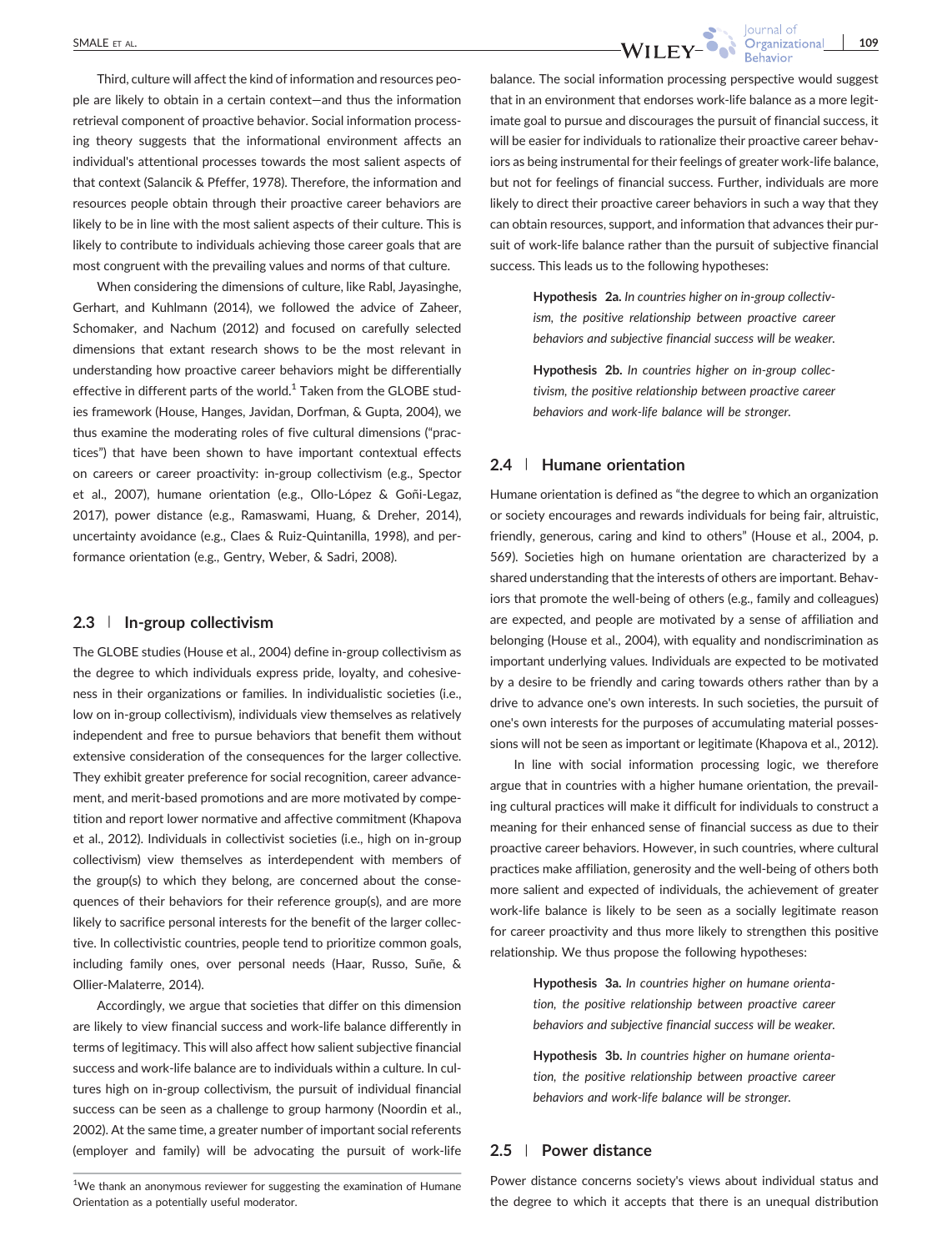110 WILEY- WE SMALE ET AL.

of power and authority. High power distance cultures are characterized by strong hierarchies and control mechanisms, less communication among organizational levels, and limited upward social mobility (Hofstede, 1993). In contrast, in low power distance cultures, organizations are decentralized, employees expect to be consulted, and authority figures are viewed as resourceful democrats (Hofstede, 1993). In high power distance countries, power is seen as providing social order, and information access is often restricted (House et al., 2004). Superiors in high power distance cultures are particularly influential career "gatekeepers" (King, 2004), requiring individuals to look to their superiors for guidance in their pursuit of subjective career success. In such cultures, financial success is a material and visible representation of one's personal status, and as such, it is highly respected and valued, and its pursuit is both legitimate and socially endorsed. Achieving work‐life balance, on the other hand, is likely to be seen as a comparatively lower priority and its pursuit not actively encouraged.

In such settings, employees are more likely to channel their career proactive behaviors in ways that can enhance their feelings of financial achievement rather than in ways that could contribute to their perceived work‐life balance. They will also be more likely to develop a rationalization for their proactive behaviors as being instrumental for their pursuit of subjective financial success, which is viewed as a legitimate, even expected, course of action. Thus

> Hypothesis 4a. In countries higher on power distance, the positive relationship between proactive career behaviors and subjective financial success will be stronger.

> Hypothesis 4b. In countries higher on power distance, the positive relationship between proactive career behaviors and work‐life balance will be weaker.

#### 2.6 | Uncertainty avoidance

Project GLOBE defines uncertainty avoidance as the way people in a given society deal with unforeseen events and change. Countries that score low on uncertainty avoidance tend to be better at accepting change, are more willing to take risks, and favor informal interactions instead of regulating situations with predetermined norms (House et al., 2004). Countries that score high on uncertainty avoidance tend to be more change‐aversive and resistant, take only minimal risks, and set up a number of rules and procedures to manage the unpredictability of the future. High uncertainty avoidance cultures tend to create detailed plans, seek feedback, and enforce rules, attempting to minimize the likelihood and impact of unforeseen events. Given this emphasis on predictability and formal rules that can be seen as imposing restraints on individual initiative, high uncertainty avoidance cultures are unlikely to signal to individuals that career proactivity is an expected or socially legitimate behavior. Instead, it views proactivity as being of limited use relative to the formal procedures and collectively held norms that are in place (Fischer, 2008).

However, unlike the previous dimensions we have presented, the literature does not provide grounds to suggest that cultures characterized by high uncertainty avoidance will place a greater value on the pursuit of financial success over work‐life balance, or vice versa. Formal rules are perhaps more easily identifiable at the workplace, but strong informal norms are likely to act as "social guidance" on what individuals are encouraged to pay attention to outside of work as well. We expect that in high uncertainty avoidance cultures, the pathways to greater perceptions of financial success as well as work‐life balance would be constructed as previously defined by existing rules, societally endorsed norms, and established ways of doing things, rather than as attributable to individual taking control, anticipation, and information retrieval (Ollo‐López & Goñi‐ Legaz, 2017). We therefore posit that uncertainty avoidance has a similar negative moderating influence on the relationship between proactive career behaviors and the two facets of subjective career success. Hence

> Hypothesis 5a. In countries higher on uncertainty avoidance, the positive relationship between proactive career behaviors and subjective financial success will be weaker.

> Hypothesis 5b. In countries higher on uncertainty avoidance, the positive relationship between proactive career behaviors and work‐life balance will be weaker.

#### 2.7 | Performance orientation

Countries that score high on performance orientation value competitiveness, individual achievement, feedback that supports performance improvements and what one has done (achieved status) over who one is (ascribed status; House et al., 2004). Conversely, countries low on performance orientation value harmony, quality of life, belongingness, and societal/family relationships and view behaviors that may jeopardize this harmony in a negative light, considering them as a potential source of conflict. High performance orientation societies will place more value on seeking performance improvements and on personal achievement (i.e., achieved status). In such contexts, materialism and the pursuit of financial success are more likely to be socially legitimized compared with prioritizing work‐life balance.

In line with social information processing theory, individuals in high performance orientation cultures will be more sensitized towards pursuing financial success and will attach less salience to achieving work‐life balance, which one might associate more with low performance orientation cultures. In light of this, it will be easier for individuals to view proactive career behaviors as having returned a greater sense of achievement in the pursuit of financial success, which will not be the case for the pursuit of work‐life balance. Our final set of hypotheses is thus

> Hypothesis 6a. In countries higher on performance orientation, the positive relationship between proactive career behaviors and subjective financial success will be stronger.

> Hypothesis 6b. In countries higher on performance orientation, the positive relationship between proactive career behaviors and work‐life balance will be weaker.

#### 3 | METHOD

#### 3.1 | Sample and data collection

Our individual‐level data are from a large, multi‐country, cross‐cultural research project, which builds on earlier qualitative work from this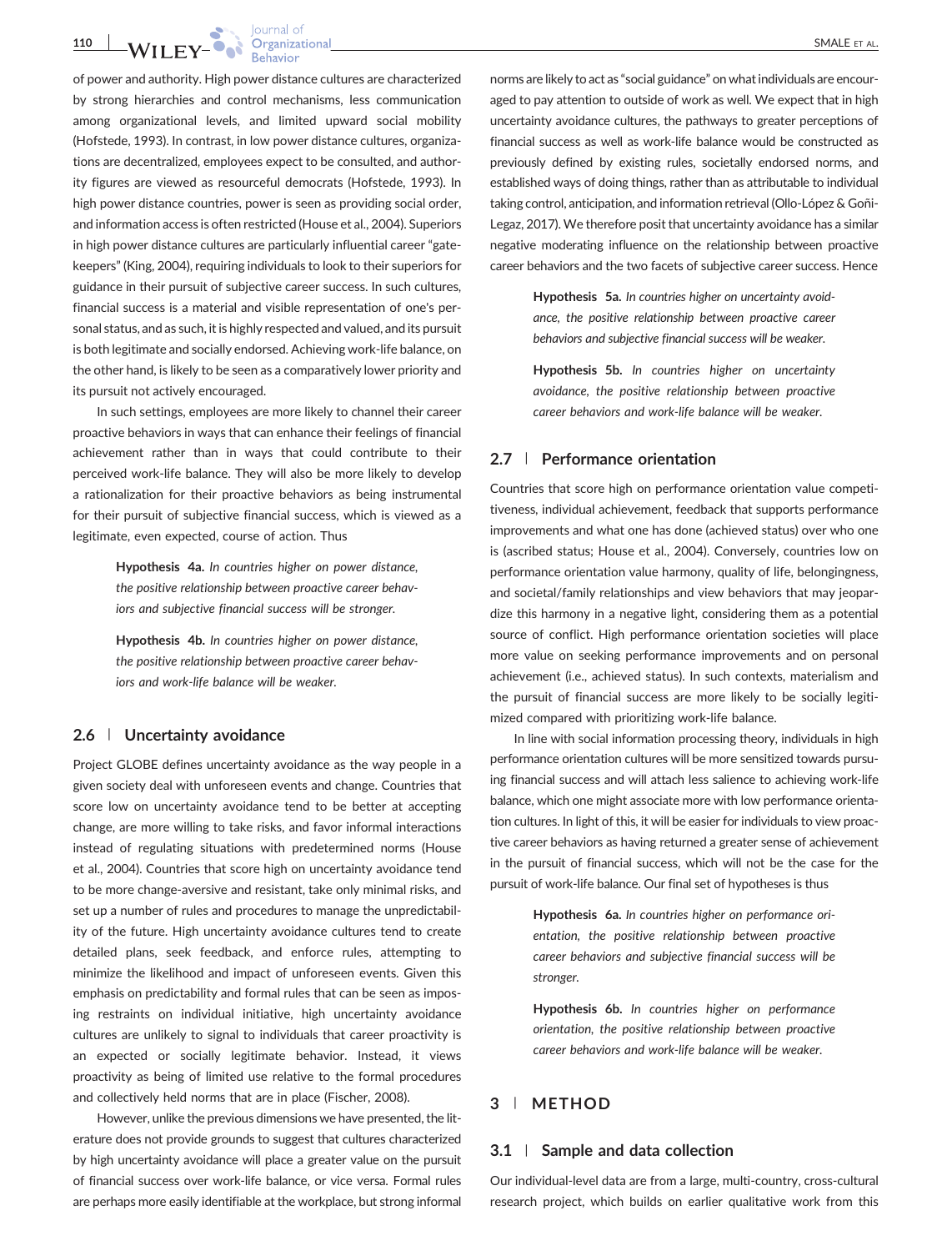same project (Shen et al., 2015). The questionnaire was translated and back‐translated to the local languages of all participating countries following standard procedures (Brislin, 1970). Data were collected during 2014–2015 by national representatives of the research collaboration using predetermined screening criteria to achieve heterogeneous within‐country samples (cf. Cook & Campbell, 1979) with regard to relevant respondents' demographic characteristics (i.e., work experience, occupation, and age).<sup>2</sup> Each national sample includes individuals who have at least 2 years of post‐educational work experience, close to equal, tripartite age distribution (under 30; 30–50; over 50 years), and is gender balanced. The target was at least 400 respondents per country with 100 from each of the following occupational categories: managers, professionals, clerical/service workers, and skilled workers.<sup>3</sup>

The final sample comprised 11,892 participants from 22 countries (Argentina, Austria, China, Finland, Germany, Greece, India, Italy, Japan, Malawi, Mexico, Nigeria, Norway, Pakistan, Portugal, Russia, Serbia, Slovakia, Slovenia, South Korea, Switzerland, and the United States), representing nine of GLOBE's 10 cultural regions (all but the Middle East cluster). The average age of the respondents was 40 years, and they had an average of 16 years of work experience and were positioned, on average, in the middle of their organizational hierarchy (5.56 on a 10‐point scale). Gender distribution was equal at 50%, with 34% categorizing themselves as professionals, 26% as managers, 24% as clerical/service, and 16% as skilled workers. In terms of highest educational level achieved, 11% of participants had lower secondary education or below, 35% had upper secondary, postsecondary, or short-cycle tertiary education, and 54% had tertiary education.

#### 3.2 | Measures

#### 3.2.1 <sup>|</sup> Subjective career success

Because our research is cross-cultural, we used a newly developed, culturally invariant scale of subjective career success (Briscoe et al., 2014). The scale is multidimensional and captures the achievement and importance aspects of different dimensions of subjective career success (cf. Greenhaus, Parasuraman, & Wormley, 1990; Gunz &

 ${}^{3}$ The cultural representativeness of the respondents was ascertained post hoc by conducting supplemental descriptive analyses, which indicated that country‐level aggregation of the self‐perceived importance of financial success and work‐life balance showed consistencies with GLOBE clustering (House et al., 2004) for scores on performance orientation and human orientation, respectively.



Heslin, 2005). In this study, we used the achievement aspect of subjective career success. For each career dimension, participants were asked to report on a 5‐point scale (from strongly disagree to strongly agree), "in regard to this career aspect, I have achieved a level I am happy with." Financial Success was measured with respect to (a) wealth, (b) receiving incentives, perks, or bonuses, and (c) steadily making more money ( $\alpha = 0.74$ ; composite reliability [CR] = 0.75). Work‐Life Balance (WLB) was measured in the same way in regard to (a) achieving a satisfying balance between work and family life, (b) having time for nonwork interests, and (c) achieving balance between work and nonwork activities ( $α = 0.79$ ; CR = 0.79). Both scales were examined for measurement equivalence with the alignment procedure for establishing metric and scalar invariance (Asparouhov & Muthén, 2014). The overall non‐invariance was 15.0% for WLB and 18.17% for financial success, which is below the 25% threshold set by Muthén and Asparouhov (2014, p. 3). Confirmatory factor analyses showed convergent and discriminant validity for both measures.

#### 3.2.2 <sup>|</sup> Proactive career behaviors

Proactive career behaviors were operationalized using Tharenou and Terry's (1998) scale for EMA. Due to the factor loading of one of the items in the original validation study, and in line with previous research (Parker & Collins, 2010), we used five of the six original EMA items, which were reported on a 7‐point scale ranging from never to very frequently: (1) I have discussed my career prospects with someone with more experience in the department/organization; (2) I have discussed my aspirations with a senior person in the department/organization; (3) I have engaged in career planning; (4) I have sought feedback on my performance; and (5) I have updated my skills in order to be more competitive for promotion ( $\alpha$  = 0.85; CR = 0.85). This scale was also examined for measurement invariance: 12.0% of item‐country combinations were non‐invariant, which is again below the suggested threshold (Muthén & Asparouhov, 2014, p. 3).

#### 3.2.3 <sup>|</sup> National culture

For country‐level data on cultural dimensions, we used the published country scores from the GLOBE project (House et al., 2004). The cultural measures used reflect reported practices ("as is") and indicate the perceptions of each culture (as opposed to cultural aspiration values, "should be"). Aspiration values refer to the society's ideal values, whereas practical values measure the society's actual engagement in a particular value. Although the GLOBE study is not without critics (e.g., Hofstede, 2006), the use of the GLOBE measures is widely accepted in cross‐cultural research and cross‐cultural management scholars commonly use cultural practices when attempting to investigate the effects of societal culture on performance and other outcomes (for a review, see Tung & Verbeke, 2010). The country data for our targeted cultural dimensions (i.e., in‐group collectivism, humane orientation, power distance, uncertainty avoidance, and performance orientation) were available for 17 of our 22 countries, so the remaining five countries (Malawi, Norway, Pakistan, Serbia, and Slovakia) were excluded from the analyses testing the cultural moderation hypotheses (Hypotheses 2a–6b).

<sup>&</sup>lt;sup>2</sup>We intentionally utilized stratified purposive sampling (Kothari, 2004; Orcher, 2016) as our sampling strategy in this multi‐country study as a priori research has shown that different strata of workforce respondents may have unique, different, or important perspectives (Kothari, 2004) not just by work country but also by occupation and age (Ng et al., 2005; Seibert, Kraimer, & Liden, 2001). Additionally, given the increasingly widespread long-term trend of greater numbers of women in the workforce in developed and developing countries (Beck, 2014), we sought to peg each country's sample as close to a 50/50 male/female split to ensure representation for this demographic variable. In these ways, we sought a cross-contextual sample (Robinson, 2014) where the heterogeneity of the sample was such that any commonality found across such a diverse set of cases would be more likely to be a widely generalizable theoretical phenomenon versus a commonality found among a more homogeneous set of cases (Kothari, 2004; Orcher, 2016).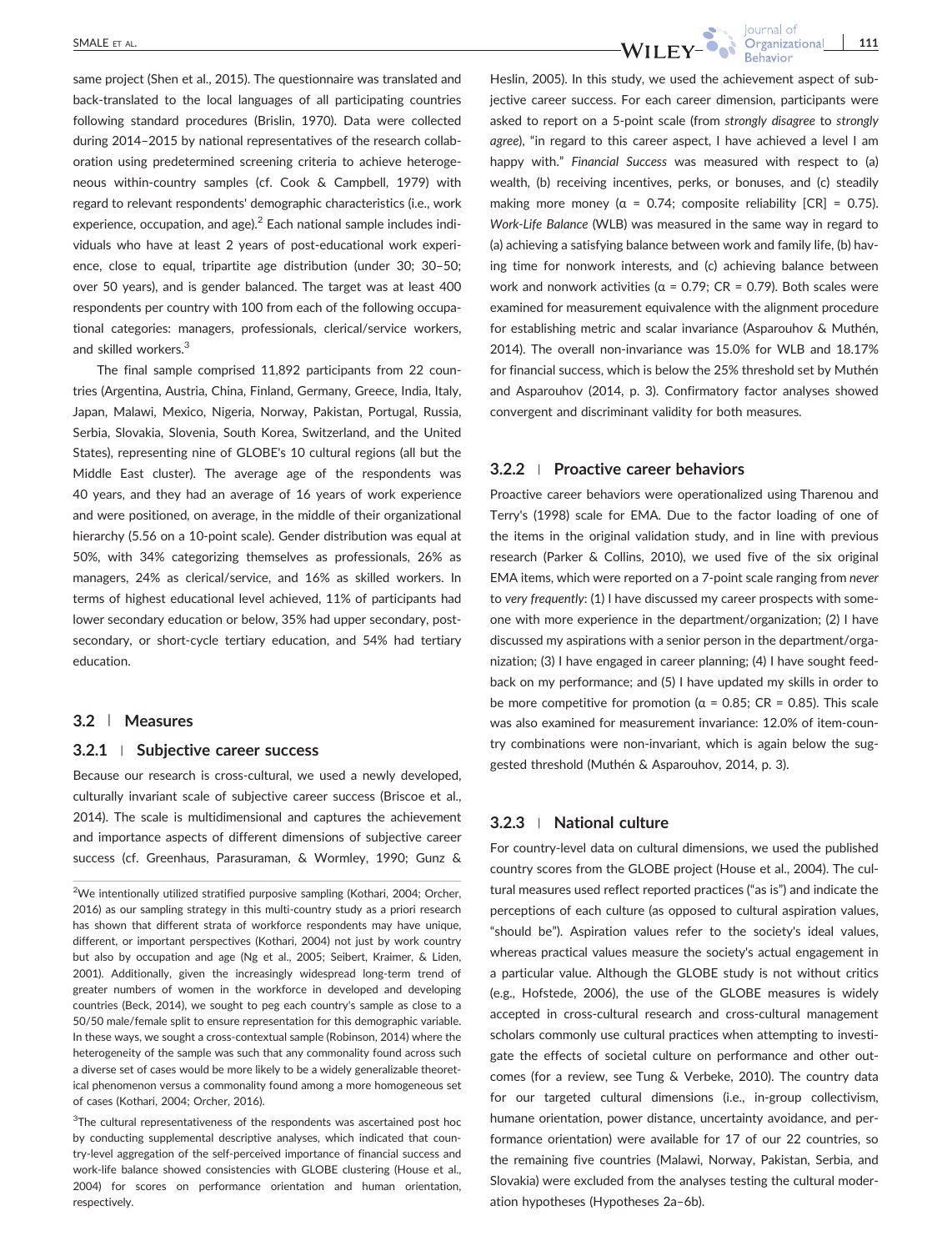**112 WII FV-Organizational** SMALE ET AL.

#### 3.2.4 <sup>|</sup> Control variables

We included a number of relevant controls based on the meta-analysis of career success antecedents by Ng et al. (2005). These included age in years, gender  $(1 =$  male,  $0 =$  female), and educational level  $(1 =$  primary education,  $2 =$  lower secondary,  $3 =$  upper secondary,  $4 =$  postsecondary non-tertiary or short-cycle tertiary,  $5 =$  bachelor's degree, 6 = master's degree, 7 = doctorate). Because seniority is likely to affect perceptions of financial success and work‐life balance, we also included hierarchical level and whether the respondent was currently a manager of others in their organization  $(1 = yes, 0 = no)$ . To measure hierarchical level, participants were asked to use a number between 1 and 10 to depict their position in the organization's hierarchy (1 = highest level [CEO or President], 10 = lowest level).

Because subjective career success is likely to be the result of both organizational and individual career management (De Vos et al., 2009; Sturges et al., 2005), we included two further controls to capture organizational career support: perceived investment in employee development (PIED) and size of the organization. Perceived investment in employee development was measured based on a scale by Lee and Bruvold (2003) and further developed by Kuvaas and Dysvik (2009), which consisted of 7 items on a 5‐point scale ranging from strongly disagree to strongly agree. Example items include "by investing resources in employee development, my organization demonstrates that it actually invests in its employees" and "my organization invests heavily in employee development" ( $\alpha$  = 0.92; CR = 0.92). The size of the organization—a proxy for the amount of resources an organization has to distribute to its employees (Whitely, Dougherty, & Dreher, 1991)—was measured in six classes ranging from "less than 10 employees" to "more than 5,000." Lastly, to control for country‐level effects in cross‐level interaction analyses, we included a robust indicator of the general development of a country. We used the Human Development Index the United Nations' composite statistic of life expectancy, education, and per capita income indicators. We used the levels reported for 2015.

## 3.3 | Confirmatory factor analysis and test of common method variance

We first assessed our measurement model using confirmatory factor analysis (CFA). As our data for latent, multi‐item variables were nested within countries, we first assessed independence. The ICC (1) for items of our latent variables had the following ranges: EMA (0.071 to 0.131), WLB (0.033 to 0.056), and financial success (0.057 to 0.14). We controlled for the nesting of observations without explicitly modeling factors at individual and country level by using Mplus 7.4 (Muthén & Satorra, 1995). The CFA results demonstrated an adequate fit of our measurement model with the data (RMSEA = 0.025; CFI =  $0.955$ ; TLI =  $0.946$ ; SRMR =  $0.028$ ).<sup>4</sup>

Given the cross‐sectional nature of our data, we examined the possibility that our results were affected by common method variance (CMV). We thus performed an additional CFA, allowing all items to load on a single factor. The results of this measurement model indicated a poorer fit with our data (RMSEA =  $0.08$ ; CFI =  $0.528$ ; TLI =  $0.465$ ; SRMR = 0.143). We then used a common latent factor and marker variable technique (cf. Williams, Hartman, & Cavazotte, 2010) to examine the amount of variance due to CMV. Our analyses showed that the variance ranged between 16.2% (marker variable) and 17.9% (common factor), which is well below the 50% threshold (Hair, Anderson, Tatham, & Black, 1998). Thus, although we cannot rule out CMV, it does not appear to represent a serious threat to our results.

#### 3.4 | Analytical procedure

Our analytical strategy involved incorporating our hypothesized cross‐ level interactions, while also taking into account that our data were nested, skewed, and that we had some missing data. Because we had constructs at two levels, and the ICC (1) levels of our dependent variables indicated that variance existed at both levels of analyses (ICC [1] for financial success was 0.114 and for WLB was 0.054), we utilized multilevel modeling in Mplus 7.4 (Muthén & Muthén, 2016). To reduce the number of estimated parameters and to accommodate for the estimation of interaction effects across levels, we calculated the simple means of our items as manifest variables. We used the full information likelihood procedure to resolve the missing data problem, and we used robust maximum likelihood (MLR) estimators wherever possible in our analyses to address the issue of skewed data.

We carried out our multilevel modeling by first estimating an intercept only (null) model, followed by two random intercept models to estimate the fixed effects of individual-level variables. For models where cross‐level interactions were examined (i.e., those including the moderation by each cultural dimension), we adopted random intercept and slope models. Consistent with our theoretical approach, all independent variables were grand‐mean centered before model estimation.We estimated two series of empirical models. One series of models (1–3 and 7–11) predicted career success in the form of subjective financial success, whereas the other series (4–6 and 12–16) predicted career success in the form of subjective work‐life balance. For all multilevel models, we report fixed and random effects, deviance, deviance change to respective models (and their significance), and Pseudo  $R^2$ . Reports of random effects for random intercept models feature residual variance between and within countries, whereas reports for random intercept random slope models additionally include residual slope variance between countries and residual covariance between intercept and slope across countries.

### 4 | RESULTS

Table 1 presents the descriptive statistics (means, standard deviations, and bivariate correlations) of the variables used at both levels.

In Hypothesis 1a,b, we argued that an individual's proactive career behaviors would be positively related to her/his subjective career success in the form of financial success (Hypothesis 1a) and WLB (Hypothesis 1b). Model 3 inTable 2 shows that the relationship between proactive career

<sup>&</sup>lt;sup>4</sup>Based on the CFA, we also calculated average variance extracted (AVE) and composite reliability (cf. Fornell & Larcker, 1981). AVE was above the 0.5 threshold for all constructs: 0.54 for EMA, 0.55 for WLB, and 0.5 for financial success. This is an indication of the convergent validity of our measures. Finally, we calculated the square root of AVE for all latent variables and compared these values to correlations with other latent variables. All square roots of AVE were higher than the respective correlations, demonstrating support for the claim that our latent variables are distinct.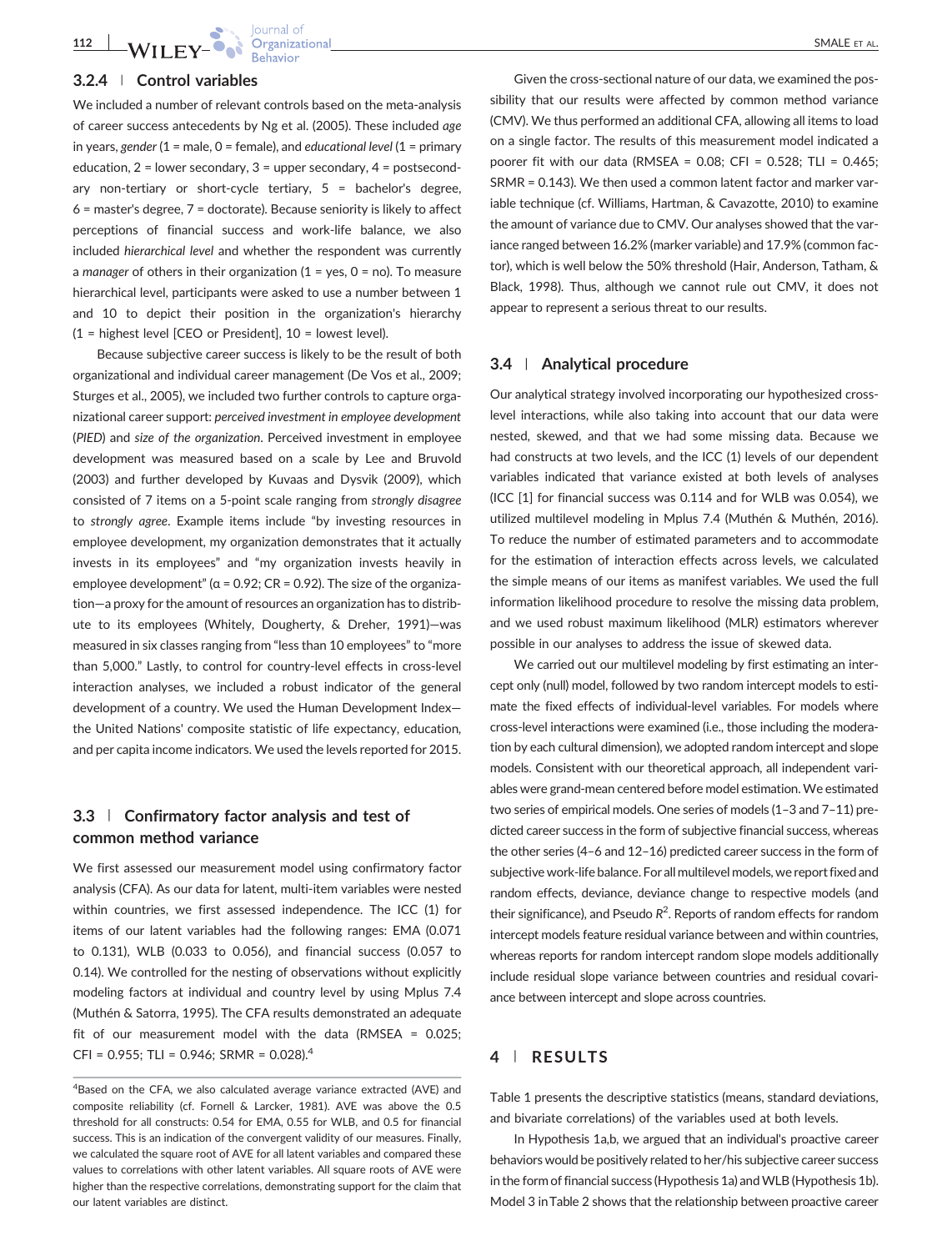TABLE 1 Descriptive statistics: Means, standard deviations (SD), and bivariate correlations among variables

|                | Variable                   | Mean  | <b>SD</b> | $\mathbf{1}$ | $\overline{2}$ | 3            | 4          | 5          | 6          | $\overline{7}$ | 8         | 9         |
|----------------|----------------------------|-------|-----------|--------------|----------------|--------------|------------|------------|------------|----------------|-----------|-----------|
|                | Level 1                    |       |           |              |                |              |            |            |            |                |           |           |
| $\mathbf{1}$   | Gender                     | 0.50  | 0.50      |              |                |              |            |            |            |                |           |           |
| 2              | Age                        | 39.89 | 10.79     | $0.024**$    |                |              |            |            |            |                |           |           |
| 3              | Education                  | 4.48  | 1.39      | 0.004        | $-0.084**$     |              |            |            |            |                |           |           |
| 4              | Manager                    | 0.43  | 1.39      | $0.146**$    | $0.113**$      | $0.154***$   |            |            |            |                |           |           |
| 5              | <b>Hierarchical level</b>  | 5.56  | 2.29      | $-0.067**$   | $-0.124**$     | $-0.228**$   | $-0.271**$ |            |            |                |           |           |
| 6              | <b>PIED</b>                | 3.11  | 0.94      | $0.035**$    | $-0.022*$      | $0.047**$    | $0.133**$  | $-0.097**$ |            |                |           |           |
| $\overline{7}$ | Size of organization       | 3.67  | 1.56      | $0.052**$    | $0.032**$      | $0.167**$    | $0.037**$  | $0.084**$  | $0.105**$  |                |           |           |
| 8              | Proactive career behaviors | 3.97  | 1.47      | $0.079**$    | $-0.248**$     | $0.191**$    | $0.170**$  | $-0.101**$ | $0.264**$  | $0.089**$      |           |           |
| 9              | Work-life balance          | 3.64  | 0.85      | $-0.034**$   | $0.082**$      | $-0.068**$   | $-0.001$   | $-0.053**$ | $-0.044**$ | $0.049**$      | $0.196**$ |           |
| 10             | <b>Financial success</b>   | 3.29  | 0.89      | $0.081**$    | $0.088**$      | $0.022*$     | $0.193**$  | $-0.152**$ | $0.027**$  | $0.168**$      | $0.365**$ | $0.363**$ |
|                | Level 2                    |       |           |              |                |              |            |            |            |                |           |           |
| 1              | In-group collectivism      | 5.12  | 0.66      |              |                |              |            |            |            |                |           |           |
| $\overline{2}$ | Humane orientation         | 3.93  | 0.36      | 0.437        |                |              |            |            |            |                |           |           |
| 3              | Power distance             | 5.27  | 0.29      | $0.536*$     | $-0.116$       |              |            |            |            |                |           |           |
| 4              | Uncertainty avoidance      | 4.32  | 0.64      | $-0.440$     | 0.017          | $-0.624**$   |            |            |            |                |           |           |
| 5              | Performance orientation    | 4.09  | 0.45      | $-0.220$     | 0.300          | $-0.488*$    | $0.611**$  |            |            |                |           |           |
| 6              | <b>HDI</b>                 | 0.83  | 0.11      | $-0.675**$   | $-0.580*$      | $-0.439^{+}$ | 0.041      | 0.050      |            |                |           |           |

Note. Level 1 (n = 11,445 to 11,892); Level 2 (n = 17). PIED: perceived investment in employee development; HDI: Human Development Index.  $^{+}p$  < 0.10;  $^{*}p$  < 0.05;  $^{**}p$  < 0.01;  $^{***}p$  < 0.001.

| <b>TABLE 2</b> Multilevel models predicting subjective financial success |  |  |  |  |
|--------------------------------------------------------------------------|--|--|--|--|
|--------------------------------------------------------------------------|--|--|--|--|

|                             | Model 1            | Model 2               | Model 3             |
|-----------------------------|--------------------|-----------------------|---------------------|
| Intercept                   | 10.791 (1.497)***  | 13.248 (1.772)***     | 13.337 (1.848)***   |
| Level 1                     |                    |                       |                     |
| Manager                     |                    | $0.093(0.018)$ ***    | $0.084$ (0.018)***  |
| Gender                      |                    | $0.044$ $(0.012)$ *** | $0.040(0.012)$ **   |
| Size of organization        |                    | $-0.005(0.018)$       | $-0.012(0.021)$     |
| Age                         |                    | $0.094$ $(0.017)$ *** | $0.117(0.016)$ ***  |
| Education                   |                    | $-0.006(0.022)$       | $-0.017(0.023)^{*}$ |
| Hierarchical level          |                    | $-0.065(0.038)^+$     | $-0.059(0.037)$     |
| <b>PIED</b>                 |                    | $0.334(0.025)$ ***    | $0.315(0.023)$ ***  |
| Proactive career behaviors  |                    |                       | $0.094(0.021)$ ***  |
| Variance components         |                    |                       |                     |
| Residual variance (within)  | $0.716$ (0.037)*** | $0.607(0.031)$ ***    | $0.602$ (0.030)***  |
| Residual variance (between) | $0.092(0.026)$ *** | $0.057$ (0.015)***    | $0.057(0.015)$ ***  |
| Deviance (FIML)             | 29,748             | 26,497                | 26,377              |
| Deviance change             |                    | $3,521***$            | $120***$            |
| Pseudo $R^2$                | $\mathbf 0$        | 0.109                 | 0.113               |

Note. Standardized coefficients reported for fixed effects with standard errors in parentheses; unstandardized coefficients reported for random effects (variance components); deviance change significance determined by using the Satorra–Bentler scaled chi‐square (Model 2 is compared with Model 1, Model 3 is compared with Model 2). n (Level 1) = 11,282 to 11,844; n (Level 2) = 22; average cluster size from 512.8 to 538.4. PIED: perceived investment in employee development; FIML: full information likelihood procedure.

 $^{+}p$  < 0.10;  $^{*}p$  < 0.05;  $^{**}p$  < 0.01;  $^{***}p$  < 0.001.

behaviors and subjective financial success was positive and statistically significant ( $y = 0.094$ ,  $p < 0.001$ ). Model 6 in Table 3 shows that the relationship between proactive career behaviors and WLB was positive, but not statistically significant (γ = 0.037,  $p$  = 0.126). Hence, Hypothesis 1a was supported, whereas Hypothesis 1b was not.

The next set of hypotheses concerned the cross‐level interactions of the national culture dimensions and proactive career behaviors in predicting subjective financial success and WLB. Hypotheses 2a and 2b predicted that the positive relationship between proactive career behaviors and financial success (Hypothesis 2a) will be weaker and the positive relationship between proactive career behaviors and WLB (Hypothesis 2b) will be stronger in countries with higher in‐group collectivism. Model 7 in Table 4 and Model 12 in Table 5 present the respective results. Although the estimation for subjective financial success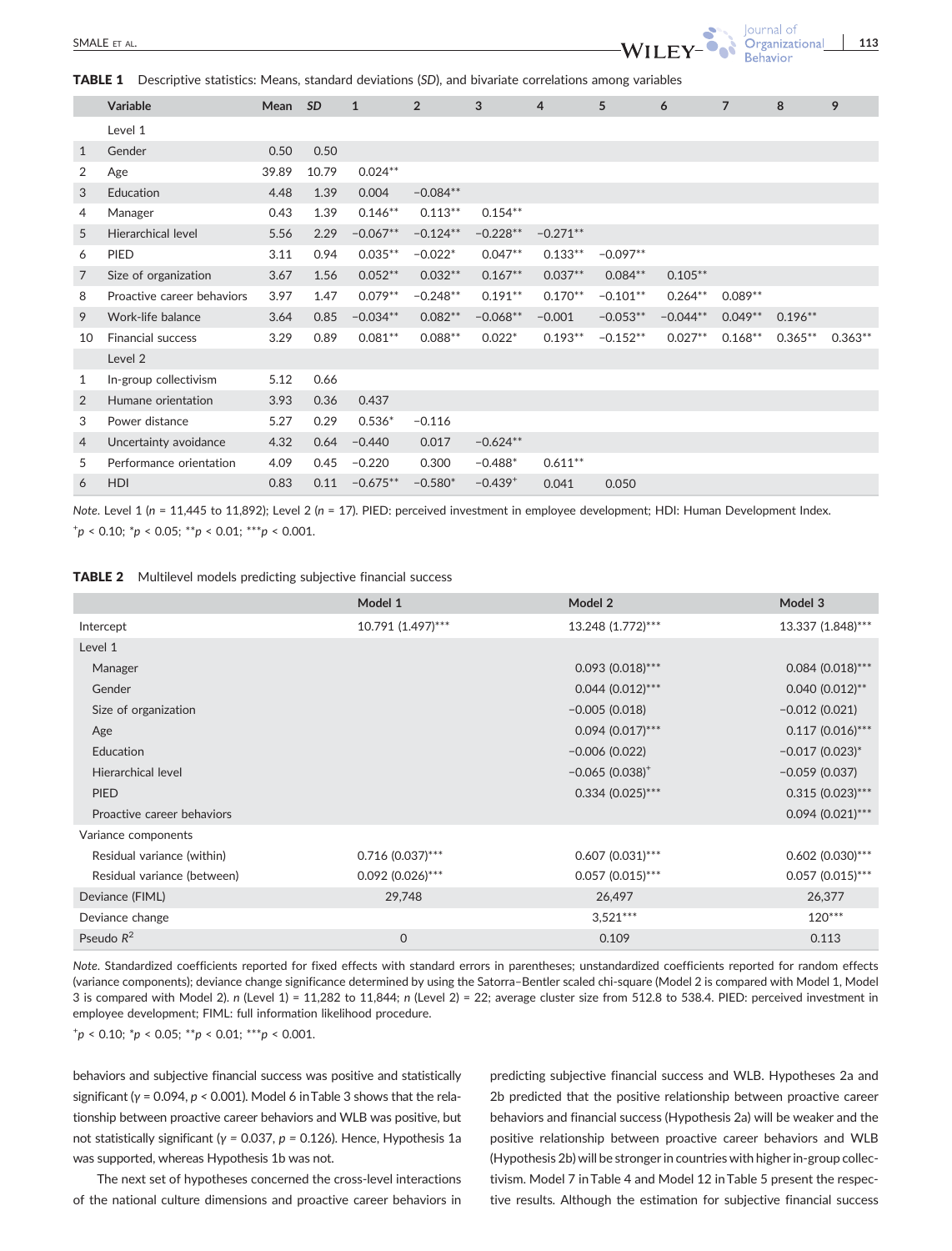|                             | Model 4            | Model 5             | Model 6             |
|-----------------------------|--------------------|---------------------|---------------------|
| Intercept                   | 18.280 (3.673)***  | 22.461 (4.819)***   | 22.729 (4.924)***   |
| Level 1                     |                    |                     |                     |
| Manager                     |                    | $-0.056$ (0.014)*** | $-0.060(0.012)$ *** |
| Gender                      |                    | $-0.030(0.009)$ **  | $-0.031(0.009)$ *** |
| Size of organization        |                    | $-0.046$ (0.011)*** | $-0.049$ (0.011)*** |
| Age                         |                    | $0.086$ (0.013)***  | $0.095(0.014)$ ***  |
| Education                   |                    | $-0.057(0.017)$ **  | $-0.062$ (0.016)*** |
| Hierarchical level          |                    | $-0.032(0.013)^{*}$ | $-0.030(0.012)^{*}$ |
| <b>PIED</b>                 |                    | $0.180(0.018)$ ***  | $0.173(0.017)$ ***  |
| Proactive career behaviors  |                    |                     | 0.037(0.024)        |
| Variance components         |                    |                     |                     |
| Residual variance (within)  | $0.685(0.038)$ *** | $0.650(0.037)$ ***  | $0.649$ (0.037)***  |
| Residual variance (between) | $0.039$ (0.015)*   | $0.027(0.011)^{*}$  | $0.027$ (0.011)*    |
| Deviance (FIML)             | 29,320             | 27,264              | 27,225              |
| Deviance change             |                    | $2,056***$          | $39***$             |
| Pseudo $R^2$                | $\mathbf 0$        | 0.070               | 0.071               |

Note. Standardized coefficients reported for fixed effects with standard errors in parentheses; unstandardized coefficients reported for random effects (variance components); deviance change significance determined by using the Satorra–Bentler scaled chi‐square (Model 5 is compared with Model 4, Model 6 is compared with Model 5). n (Level 1) = 11,290 to 11,892; n (Level 2) = 22; average cluster size from 513.182 to 540.545. PIED: perceived investment in employee development; FIML: full information likelihood procedure.

 $*_{p}$  < 0.05;  $*_{p}$  < 0.01;  $**_{p}$  < 0.001.

|  | <b>TABLE 4</b> Multilevel models with cross-level interactions predicting subjective financial success |  |  |  |  |  |  |
|--|--------------------------------------------------------------------------------------------------------|--|--|--|--|--|--|
|--|--------------------------------------------------------------------------------------------------------|--|--|--|--|--|--|

| <b>Cultural dimension</b>                       | Model 7<br>In-group<br>collectivism | Model 8<br>Humane<br>orientation | Model 9<br>Power<br>distance | Model 10<br><b>Uncertainty</b><br>avoidance | Model 11<br>Performance<br>orientation |
|-------------------------------------------------|-------------------------------------|----------------------------------|------------------------------|---------------------------------------------|----------------------------------------|
| Intercept                                       | $3.161 (0.052)$ ***                 | $3.148$ (0.055)***               | $3.160(0.051)$ ***           | 3.170 (0.046)***                            | $3.155(0.049)$ ***                     |
| Level 1                                         |                                     |                                  |                              |                                             |                                        |
| Manager                                         | $0.135(0.036)$ ***                  | $0.135(0.036)$ ***               | $0.135(0.036)$ ***           | $0.135(0.036)$ ***                          | $0.135(0.036)***$                      |
| Gender                                          | $0.069$ (0.023)**                   | $0.069$ (0.023)**                | $0.070(0.023)$ **            | $0.070(0.023)$ **                           | $0.069$ (0.023)**                      |
| Size of organization                            | $-0.001(0.011)$                     | $-0.001(0.011)$                  | $-0.001(0.011)$              | $-0.001(0.011)$                             | $-0.001(0.011)$                        |
| Age                                             | $0.010(0.001)$ ***                  | $0.010(0.001)$ ***               | $0.010(0.001)$ ***           | $0.010(0.001)$ ***                          | $0.010(0.001)$ ***                     |
| Education                                       | $-0.002(0.016)$                     | $-0.002(0.016)$                  | $-0.002(0.016)$              | $-0.002(0.016)$                             | $-0.002(0.016)$                        |
| Hierarchical level                              | $-0.022(0.016)$                     | $-0.022(0.016)$                  | $-0.022(0.016)$              | $-0.022(0.016)$                             | $-0.022(0.016)$                        |
| <b>PIED</b>                                     | $0.285(0.027)$ ***                  | $0.285(0.027)$ ***               | $0.284(0.027)$ ***           | $0.284(0.027)$ ***                          | $0.284(0.027)$ ***                     |
| Proactive career behaviors                      | $0.057(0.013)***$                   | $0.061(0.015)***$                | $0.058(0.015)***$            | $0.057$ (0.015)***                          | $0.061(0.016)***$                      |
| Level 2                                         |                                     |                                  |                              |                                             |                                        |
| HDI                                             | $-0.796(0.654)$                     | $-0.134(0.443)$                  | $-0.680(0.505)$              | $-0.421(0.465)$                             | $-0.433(0.446)$                        |
| Cultural dimension                              | $-0.119(0.089)$                     | 0.146(0.219)                     | $-0.256(0.179)$              | $0.112(0.063)^+$                            | 0.152(0.118)                           |
| Cross-level interaction                         |                                     |                                  |                              |                                             |                                        |
| Proactive career behaviors * cultural dimension | $0.038(0.021)^+$                    | 0.029(0.033)                     | $0.070(0.035)^{*}$           | $-0.024(0.011)^{*}$                         | $-0.029(0.024)$                        |
| Variance components                             |                                     |                                  |                              |                                             |                                        |
| Residual variance (within)                      | $0.603(0.018)$ ***                  | $0.603$ (0.018)***               | $0.603(0.018)$ ***           | $0.603(0.018)$ ***                          | $0.603(0.018)$ ***                     |
| Residual variance (between)                     | $0.037(0.012)$ **                   | $0.039(0.011)$ **                | $0.037(0.012)$ **            | $0.034$ (0.010)**                           | $0.036$ (0.010)**                      |
| Slope variance                                  | $0.002$ (0.001)*                    | $0.003(0.002)^+$                 | 0.003(0.002)                 | $0.003(0.002)^+$                            | $0.003(0.002)^+$                       |
| Intercept-slope covariance                      | 0.000(0.003)                        | $-0.001(0.003)$                  | $-0.001(0.002)$              | 0.000(0.003)                                | 0.000(0.003)                           |
| Deviance (FIML)                                 | 20,842                              | 20,845                           | 20,843                       | 20,843                                      | 20,844                                 |
| Deviance change                                 | 49***                               | $46***$                          | 48***                        | $48***$                                     | $47***$                                |
| Pseudo $R^2$                                    | 0.12429                             | 0.12417                          | 0.12426                      | 0.12428                                     | 0.12424                                |

Note. Unstandardized coefficients are reported with standard errors in parentheses; deviance change significance determined by using the Satorra–Bentler scaled chi-square (the comparative model for Models 7-11 is a country-number-adjusted variant of Model 3). n (Level 1) = 8,900; n (Level 2) = 17; average cluster size 523.5. PIED: perceived investment in employee development; HDI: Human Development Index; FIML: full information likelihood procedure.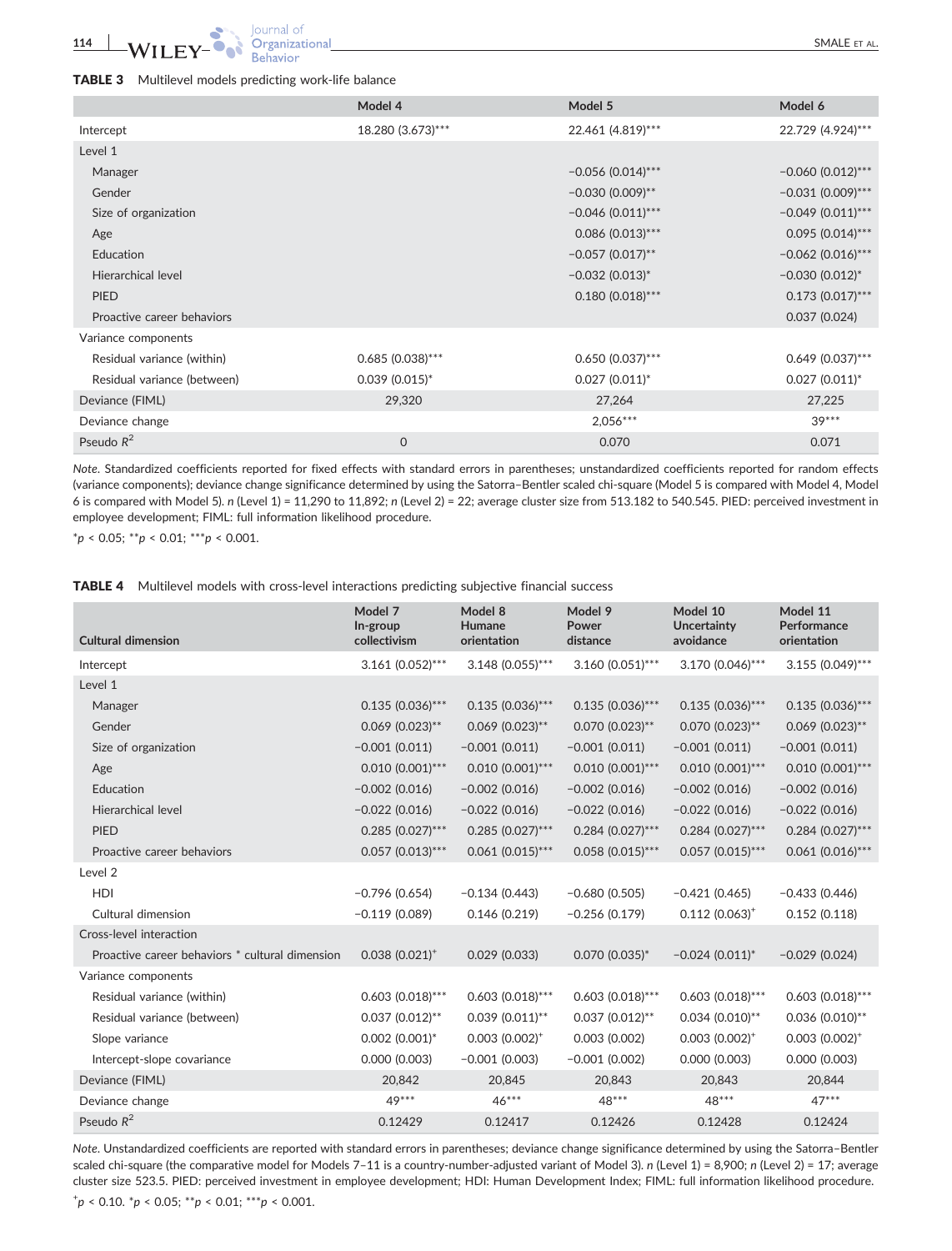TABLE 5 Multilevel models with cross-level interactions predicting work-life balance

| <b>Cultural dimension</b>                       | Model 12<br>In-group<br>collectivism | Model 13<br>Humane<br>orientation | Model 14<br>Power distance | Model 15<br><b>Uncertainty</b><br>avoidance | Model 16<br>Performance<br>orientation |
|-------------------------------------------------|--------------------------------------|-----------------------------------|----------------------------|---------------------------------------------|----------------------------------------|
| Intercept                                       | 3.650 (0.041)***                     | $3.653$ (0.044)***                | 3.664 (0.036)***           | $3.660(0.041)***$                           | 3.652 (0.047)***                       |
| Level 1                                         |                                      |                                   |                            |                                             |                                        |
| Manager                                         | $-0.122(0.023)***$                   | $-0.123(0.023)$ ***               | $-0.122(0.023)***$         | $-0.122(0.023)$ ***                         | $-0.122(0.023)***$                     |
| Gender                                          | $-0.048(0.018)$ **                   | $-0.048(0.018)$ **                | $-0.048(0.018)$ **         | $-0.048(0.018)$ **                          | $-0.048(0.018)$ **                     |
| Size of organization                            | $-0.025(0.006)$ ***                  | $-0.025(0.006)$ ***               | $-0.026(0.006)$ ***        | $-0.026$ (0.006)***                         | $-0.026$ (0.006)***                    |
| Age                                             | $0.007$ $(0.001)$ ***                | $0.007$ $(0.001)$ ***             | $0.006$ $(0.001)$ ***      | $0.007$ $(0.001)$ ***                       | $0.007$ $(0.001)$ ***                  |
| Education                                       | $-0.044(0.009)$ ***                  | $-0.043(0.009)$ ***               | $-0.044$ (0.009)***        | $-0.043(0.009)$ ***                         | $-0.044(0.009)$ ***                    |
| Hierarchical level                              | $-0.011(0.005)^*$                    | $-0.011(0.005)^*$                 | $-0.011(0.005)^*$          | $-0.011(0.005)^*$                           | $-0.011(0.005)^*$                      |
| <b>PIED</b>                                     | $0.156$ (0.015)***                   | $0.156$ (0.015)***                | $0.155(0.014)$ ***         | $0.156$ (0.015)***                          | $0.156$ (0.015)***                     |
| Proactive career behaviors                      | $0.027(0.013)^{*}$                   | $0.031(0.016)^{*}$                | $0.030(0.016)^+$           | $0.029(0.016)^+$                            | $0.035(0.017)^{*}$                     |
| Level <sub>2</sub>                              |                                      |                                   |                            |                                             |                                        |
| <b>HDI</b>                                      | $-0.692(0.492)$                      | $-0.448(0.333)$                   | $-0.851(0.386)^{*}$        | $-0.579(0.356)$                             | $-0.557(0.342)$                        |
| Cultural dimension                              | $-0.067(0.085)$                      | 0.024(0.087)                      | $-0.289(0.165)^+$          | 0.047(0.045)                                | $-0.036(0.074)$                        |
| Cross-level interaction                         |                                      |                                   |                            |                                             |                                        |
| Proactive career behaviors * cultural dimension | $0.054(0.019)^{*}$                   | $0.081(0.021)$ ***                | $0.079$ $(0.043)^+$        | $-0.028(0.017)$                             | 0.027(0.029)                           |
| Variance components                             |                                      |                                   |                            |                                             |                                        |
| Residual variance (within)                      | $0.680(0.031)***$                    | $0.680$ $(.031)***$               | $0.680(0.031)***$          | $0.680(0.031)***$                           | $0.680(0.031)***$                      |
| Residual variance (between)                     | $0.018(0.009)^*$                     | $0.019(0.011)^+$                  | $0.015(0.006)^{*}$         | $0.018(0.009)^+$                            | $0.019$ $(0.010)^+$                    |
| Slope variance                                  | $0.003(0.002)^{*}$                   | $0.004$ $(0.002)^+$               | $0.004$ $(0.002)^+$        | $0.004$ $(0.002)^+$                         | $0.004$ $(0.002)^+$                    |
| Intercept-slope vovariance                      | $-0.002(0.004)$                      | $-0.003(0.004)$                   | $-0.002(0.003)$            | $-0.002(0.004)$                             | $-0.003(0.005)$                        |
| Deviance (FIML)                                 | 21,905                               | 21,906                            | 21,904                     | 21,908                                      | 21,909                                 |
| Deviance change                                 | $67***$                              | $66***$                           | 68***                      | $64***$                                     | $63***$                                |
| Pseudo $R^2$                                    | 0.07885                              | 0.07877                           | 0.07887                    | 0.07872                                     | 0.07867                                |

Note. Unstandardized coefficients are reported with standard errors in parentheses; deviance change significance determined by using the Satorra–Bentler scaled chi-square (the comparative model for Models 12-16 is a country-number-adjusted variant of Model 6. n (Level 1) = 8,905; n (Level 2) = 17; average cluster size 523.8. PIED: perceived investment in employee development; HDI: Human Development Index; FIML: full information likelihood procedure.  $^{+}p$  < 0.10.  $^{*}p$  < 0.05;  $^{**}p$  < 0.01;  $^{***}p$  < 0.001.

( $\gamma$  = 0.038) was not statistically significant ( $p$  < 0.10), the positive relationship for WLB was ( $\gamma$  = 0.054,  $p$  < 0.05). Figure 2 plots the interaction effects. In countries with higher in‐group collectivism, the relationship between proactive career behaviors and WLB was stronger (the slope was steeper) than in those with lower in-group collectivism. Thus, Hypothesis 2b was supported, whereas Hypothesis 2a was not.

Hypotheses 3a and 3b predicted that the positive relationship between proactive career behaviors and financial success (Hypothesis 3a) will be weaker and the positive relationship between proactive



FIGURE 2 Cross-level interaction plot of proactive career behaviors and in‐group collectivism practices predicting work‐life balance

career behaviors and WLB (Hypothesis 3b) will be stronger in countries higher in humane orientation. Model 8 inTable 4 and Model 13 in Table 5 present the results. Although the estimation for subjective financial success was not statistically significant ( $\gamma$  = 0.029,  $p = 0.381$ ), the estimation for WLB was (γ = 0.081,  $p < 0.001$ ). Figure 3 plots this interaction effect. In countries with higher humane orientation, the relationship between proactive career behaviors and WLB was stronger (the slope was steeper) than in those with lower



FIGURE 3 Cross-level interaction plot of proactive career behaviors and humane orientation practices predicting work‐life balance

lournal of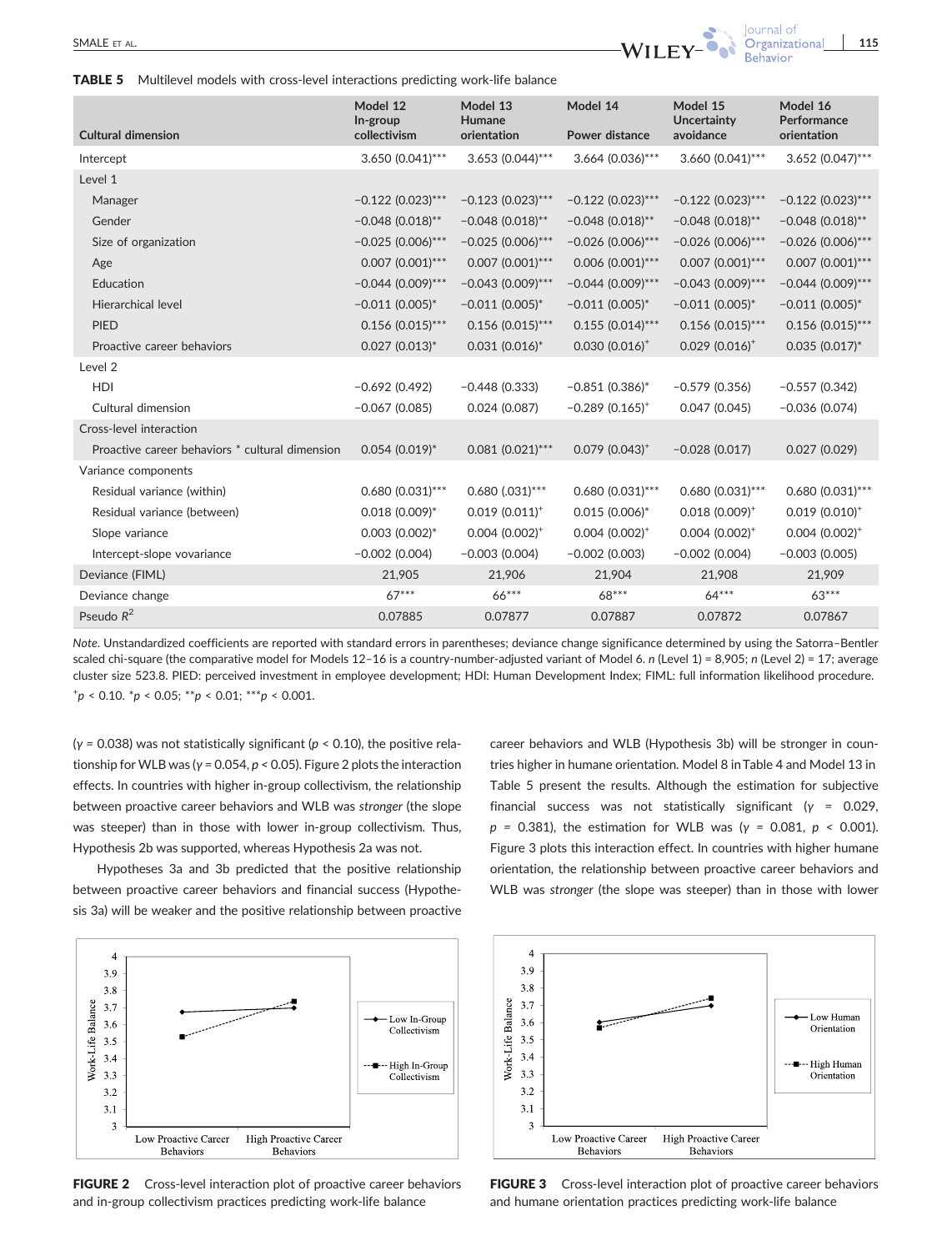humane orientation. Thus, Hypothesis 3b was supported, whereas Hypothesis 3a was not.

Hypotheses 4a and 4b predicted that the positive relationship between proactive career behaviors and subjective financial success (Hypothesis 4a) will be stronger and the positive relationship between proactive career behaviors and WLB (Hypothesis 4b) will be weaker in countries with higher power distance. The results are presented in Model 9 in Table 4 and Model 14 in Table 5. Although the estimation for WLB was not statistically significant ( $γ = 0.079$ ,  $p < 0.10$ ), the estimation for subjective financial success was ( $y = 0.070$ ,  $p \le 0.05$ ). Figure 4 plots the interaction effects. In countries with higher power distance, the relationship between proactive career behaviors and financial success was stronger (the slope was steeper) than in those with lower power distance. Thus, Hypothesis 4a was supported, whereas Hypothesis 4b was not.

Hypotheses 5a and 5b stated that the positive relationship between proactive career behaviors and subjective financial success (Hypothesis 5a) and WLB (Hypothesis 5b) will be weaker in countries with higher uncertainty avoidance. Model 10 in Table 4 shows that the interaction term predicting financial success was, as hypothesized, significantly negative ( $γ = -0.024$ ,  $p < 0.05$ ). The interaction term is illustrated in Figure 5. In countries higher in uncertainty avoidance, the relationship between proactive career behaviors and subjective financial success was weaker (the slope was flatter) than in those lower in uncertainty avoidance. As shown in Model 15 in Table 5, for WLB,



FIGURE 4 Cross-level interaction plot of proactive career behaviors and power distance practices in predicting subjective financial success



FIGURE 5 Cross-level interaction plot of proactive career behaviors and uncertainty avoidance practices in predicting subjective financial success

the respective interaction term was also negative, but not statistically significant ( $y = -0.028$ ,  $p = 0.114$ ). Thus, Hypothesis 5a was supported, whereas Hypothesis 5b was not.

Finally, Hypotheses 6a and 6b predicted that the positive relationship between proactive career behaviors and subjective financial success (Hypothesis 6a) will be stronger and the positive relationship between proactive career behaviors and WLB will be weaker in countries with higher performance orientation. As Model 11 in Table 4 and Model 16 in Table 5 demonstrate, we found a negative effect for financial success and a positive effect for WLB. However, none of the estimators reached a statistically significant level ( $γ = -0.029$ ,  $p = 0.213$  and  $\gamma = 0.027$ ,  $p = 0.342$ ). Thus, neither Hypothesis 6a nor Hypothesis 6b was supported.

### 5 | DISCUSSION AND CONCLUSION

This study set out to examine whether proactive career behaviors are associated with higher levels of subjective career success in the form of financial success and work‐life balance, and the extent to which these relationships are influenced by national culture. Based on a multi-country dataset, the study firstly contributes to the careers literature by showing how the positive outcomes of proactive career behaviors extend beyond the more objective measures of career success to include subjective measures of career success. In this regard, our findings revealed that proactive career behaviors were significantly related to perception of financial success, but not of work‐life balance, and were differentially important for these two dimensions of subjective career success depending on the kind of culture to which an individual belongs.

Collectively, this study provides further grounds for the differential treatment of the individual dimensions of subjective success, and our results emphasize the need for future research to examine specific dimensions rather than treat subjective career success as an aggregate construct (Gunz & Heslin, 2005; Shockley et al., 2016). Contrary to expectations, career proactivity was not significantly associated with perceptions of greater work‐life balance as it was with subjective financial success. One potential explanation for this is that our measure of career proactivity (EMA) focused on workplace proactivity and did not include other nonwork domain forms of proactivity such as seeking out the expectations and feedback of family members, which is common to theories on work‐life boundaries (Ashforth, Kreiner, & Fugate, 2000) and border management (Clark, 2000). Especially if one's work‐life boundary is permeable (i.e., psychological or behavioral aspects from one domain easily enter the other), proactivity at the workplace but not outside of it may have a weaker effect on achieving a sense of work‐life balance. On the other hand, how much perceived organizational support an individual feels he/she is receiving may be more important than what the individual is proactively doing for feelings of work‐life balance.

Alternatively, given the number and variety of external‐to‐work stakeholders that are likely to affect perceptions of work‐life balance, feelings of control and the ability to act in advance of future situations may be more difficult to achieve than expected. Similarly, more feedback via information retrieval may not lead to greater satisfaction if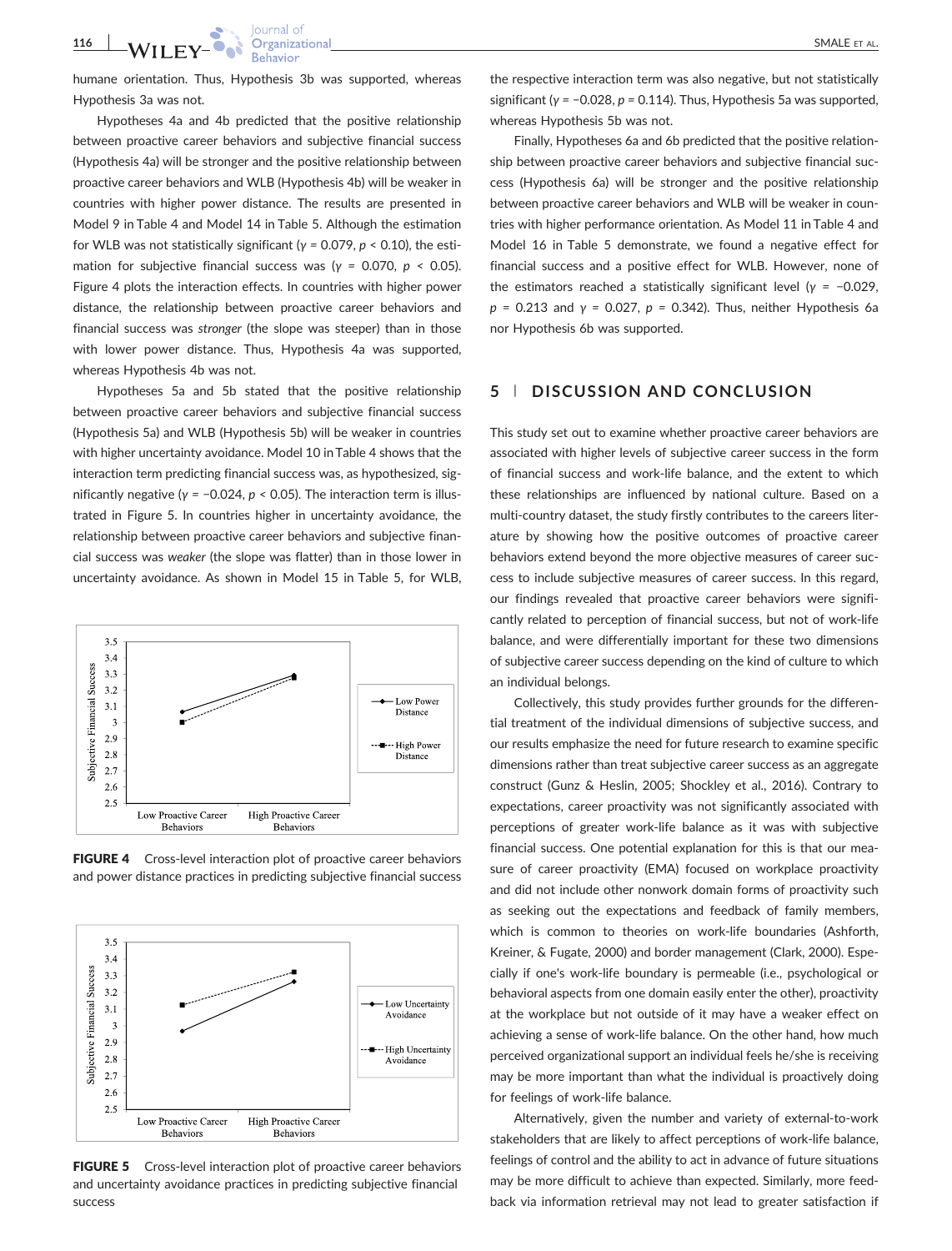this feedback is viewed across different stakeholders as contradictory and involves big trade‐offs. Lastly, this insignificant relationship may be attributable to differing levels of career salience (Greenhaus, 1974) among our respondents in terms of the relative importance they attach to work and nonwork activities. Although some aspects of career salience may be reflected in one's level of career proactivity, this is also likely to affect one's degree of satisfaction with the balance between work and nonwork domains (Chi‐Ching, 1995).

The study's second main contribution is to the general proactivity literature by revealing that cultural context matters in the relationship between proactivity and individual outcomes. Based on multilevel analyses across a large number of Western and non‐Western countries, career proactivity was relatively more important for subjective financial success in cultures with high power distance and low uncertainty avoidance. For perceptions of work‐life balance, career proactivity was relatively more important in cultures characterized by high in‐group collectivism, high humane orientation, and, marginally, high power distance. We interpret these results in light of social information processing theory, which regards the social context as a primary source of information in shaping one's attitudinal and behavioral responses (Salancik & Pfeffer, 1978). Accordingly, the values, practices, and behavioral norms shared by individuals in the broader national context are likely to offer cues on how to interpret their career achievements.

As suggested by the main effects, our results indicate that views on proactivity in the pursuit of subjective financial success are more universally accepted, whereas legitimatization of proactive behaviors towards greater work‐life balance is more culturally contingent. Although we find no main effect for career proactivity on work‐life balance, we provide evidence to suggest that career proactivity's relationship with work‐life balance changes depending on cultural values, with different slopes in different cultural contexts. We interpret this as evidence that how members of a culture view the goals of individual proactivity plays an important role in explaining attitudinal outcomes.

Unexpectedly, however, career proactivity was also more strongly related to subjective financial success in cultures high in in‐ group collectivism, albeit only marginally. One explanation might be that in‐group collectivist societies assume that individuals will use their financial success for the benefit of their own group rather individualistic or self‐centered goals. When considering countries such as China, for example, an emphasis on individual achievement and financial success can be seen as legitimate and coexist with strong collectivistic cultural practices. Indeed, in collectivist cultures, people tend to view work–family conflict as an inevitable cost in the pursuit of financial stability for the family and family well‐being (Aryee, Luk, Leung, & Lo, 1999). Also unexpected was the finding that career proactivity was more important for work‐life balance in countries with high power distance, as revealed by a marginally significant coefficient. A possible explanation is that because work‐life balance in these contexts is likely to be a lower priority and not necessarily granted by those further up the hierarchy, individual proactive behaviors may be needed in order to approach those who are in a position to help one achieve it. Therefore, all other things equal, individuals may be happier with their level of achievement on this dimension of subjective career success.

Journal of SMALE ET AL.  $\blacksquare$ 

> Nevertheless, although we found moderating effects for at least one aspect of subjective career success for four out of the five cultural dimensions, the lack of support for the remaining hypotheses demonstrates that the role of culture was still not as strong as expected. As mentioned above, and as evidenced in the small effect sizes for several of the interactions, this might be due to the benefits of career proactivity being more universal than we anticipated. Alternatively, although we controlled for perceived organizational support, the role of the organization and immediate supervisor (Wayne, Liden, Kraimer, & Graf, 1999)—the more immediate context within which proactivity takes place and where key career gatekeepers reside (King, 2004)—may represent an important part of the missing link. And although we controlled for age, we cannot rule out completely the effects of age, generation, and career stage, which may not only determine how invested individuals are in their culture's normative values but also the meanings and salience they attach to financial success and work‐life balance.

#### 5.1 | Limitations and future research

This study is subject to certain limitations, which themselves present opportunities for interesting future research. First, although CMV does not appear to be significantly present in our data, the study was nevertheless cross‐sectional and based on single respondents, which limits our ability to make causal inferences. This, together with our unexpected findings, reinforces the need for more longitudinal and qualitative research that examines individual proactive behaviors and how joint self‐ and organization‐career management interacts and unfolds over time (e.g., Feij, Whitely, Peiró, & Taris, 1995) in different cultural settings. This is especially important when one could argue for reverse causality insofar as subjective career success may drive career proactivity.

Second, we focused on several cultural dimensions and a large number of countries in order to seek broadly generalizable findings regarding the role of culture with respect to our focal variables. Although we controlled for Human Development Index scores, our results did not shed light on other potentially significant country differences. Echoing some of the recent international careers research (e.g., Briscoe et al., 2012; Mayrhofer et al., 2016), our understanding of career proactivity and its benefits around the world could be further improved via a more fine‐grained understanding of national career systems and institutional arrangements grounded in institutional theory. This could be achieved by adopting a country comparative approach to careers (Dany, Mallon, & Arthur, 2003; Mayrhofer, Meyer, & Steyrer, 2007) with an emphasis on institutional context and structure to counterbalance the actor‐centric tendency in proactivity and careers research. This could include questions around what "proactivity" means in different cultures and how it is perceived by others—seeking feedback on your performance from your supervisor may be a modest step in some cultures, but a very bold step in others. Similar to cultural differences in, for instance, the propensity for employee voice due to power distance (e.g., Huang, van de Vliert, & van der Vegt, 2005), we believe that there is scope for emic research to examine more closely the cultural meanings attached to career proactivity and how these might affect career behaviors and outcomes.

Third, the relatively small effect sizes in our models indicate a great deal of unexplained variance. At the individual level, one could examine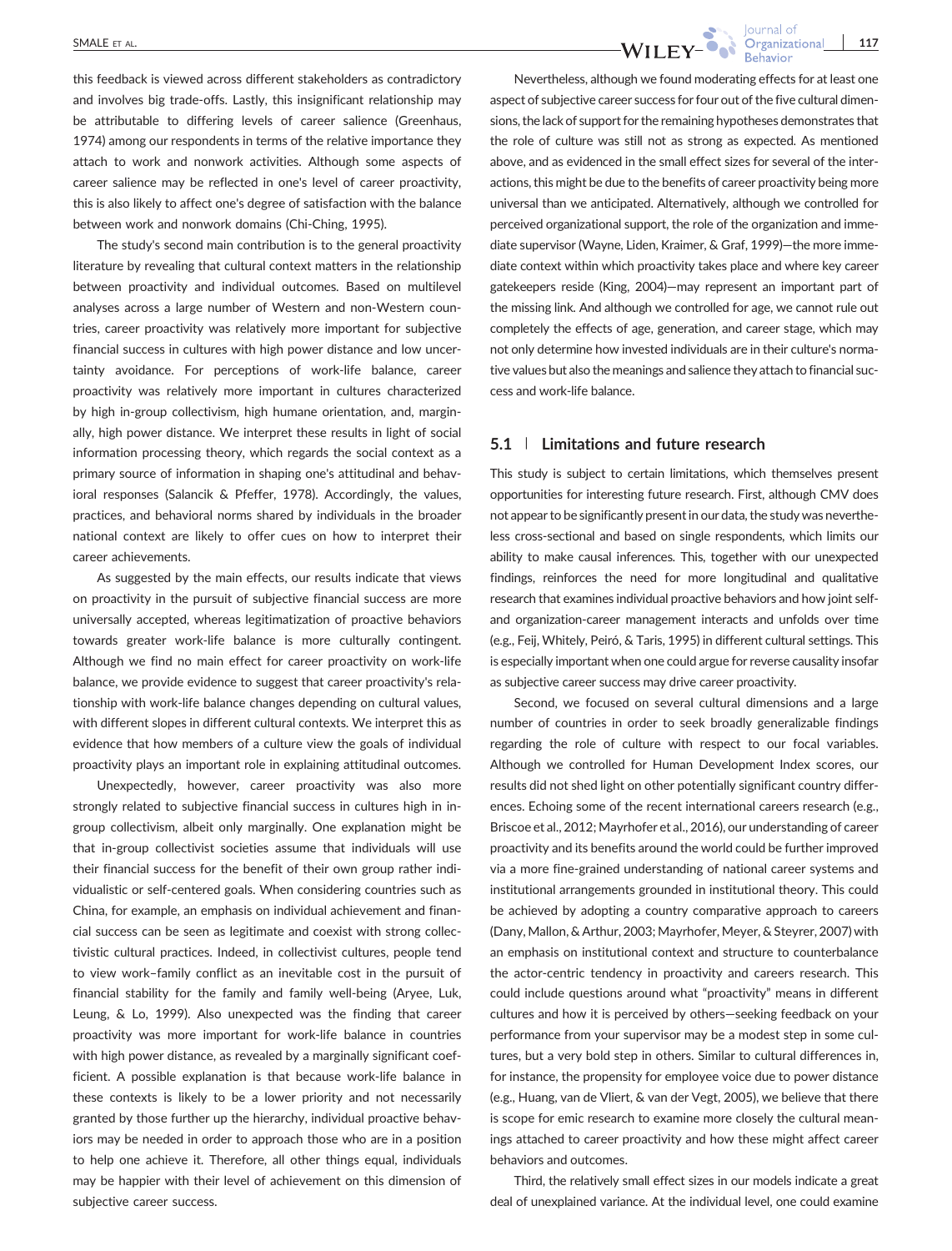**118 WILEY- COMPRETE AL.**<br>
SMALE ET AL.<br>
Behavior Behavior

the relative importance of proactive career behaviors compared with other proactive person‐environment fit behaviors such as job change negotiation (Parker & Collins, 2010), influence tactics such as networking, ingratiation, and enhancing one's visibility (Judge & Bretz, 1994; King, 2004), or individual attributes such as age/generation (Van der Heijden, de Lange, Demerouti, & Van der Heijde, 2009) and work/goal orientation (Heslin, 2005b). At the organizational level, there are likely to be important variables capturing the work context that will help future researchers to understand the effects of agentic career proactivity and their interplay, such as supervisor support and sponsorship (Ng et al., 2005), developmental network support at work (e.g., Higgins & Kram, 2001), or the existence of mentoring cultures (e.g., Ragins & Scandura, 1999).

And lastly, we suggest that future research integrates the other lesser studied individual dimensions of subjective career success. Of particular interest from a proactivity perspective that were not studied here, and in light of individuals increasingly looking for meaning, purpose, and values compatibility in their self‐directed career choices (e.g., Briscoe & Hall, 2006), the dimensions of "Positive Impact" (Briscoe et al., 2014), "Meaningful Work," and "Authenticity" (Shockley et al., 2016) would be timely inclusions in future careers research. What the relationships between proactivity and these different kinds of subjective career success look like around the world and across different occupations (e.g., nurses vs. blue-collar workers) would also help in understanding which relationships are more universalistic and which are more country and occupational context dependent.

#### 5.2 | Implications for practice

Understanding what contributes to individuals' subjective career success is important for at least two reasons. First, it is important for individuals themselves because it is associated with greater life satisfaction and psychological well-being (Nicholson & DeWaal-Andrews, 2005; Rain, Lane, & Steiner, 1991); and second, it is important for organizations because subjective career success can lead to lower turnover intentions and more support for organizational change (Nauta, Vianen, Van der Heijden, Dam, & Willemsen, 2009). Our findings present interesting implications for these two careers' stakeholders, who today are expected to share the responsibility for career success, having to make difficult decisions about how much to invest in supportive organizational practices (Human Resource Development, supervisor support) on the one hand and how much to encourage proactive career self‐management on the other (De Vos et al., 2009; Jung & Takeuchi, 2018).

For the individual careerist, our findings suggest that proactive career behaviors generally pay off on a psychological level in terms of intrinsic success criteria like subjective financial achievement, irrespective of cultural context. Such proactivity, which itself can contribute to career resilience and adaptability (Seibert, Kraimer, & Heslin, 2016), will be especially beneficial for employees in high power distance and low uncertainty avoidance cultures. Regarding more well‐ being-related criteria like work-life balance, career proactivity may not automatically translate into a greater sense of achievement but is more likely to do so in cultures characterized by high in‐group collectivism and humane orientation. Even in countries where heightened proactivity might not be the norm, such behaviors are advisable as

there is certainly no evidence in this study to suggest that greater proactivity is associated with more negative feelings about one's career. One may just need to keep in mind how the culture one is in may influence the kind of career goals held as important and how this is likely to influence how individuals construct interpretations about the importance of being proactive.

For organizations, the results suggest that encouraging and supporting employees to become more proactive in managing their careers is likely to improve their subjective career success. Although the positive effects of our control variable concerning the organization's perceived investment in employee development suggest that the organization still has an important role to play in the joint responsibility for career management, directing some of this support towards creating an enabling environment that supports and rewards proactivity could be beneficial to both parties, provided that organizations can at the same time promote employee loyalty and contributions to the organization. For organizations that are "managing" careers across countries and cultures (e.g., multinational firms), this approach may not need to be adjusted extensively to cater for cultural differences but would nevertheless benefit from understanding how a given culture views and influences proactive behaviors and different kinds of career goals.

#### ORCID

Adam Smale http://orcid.org/0000-0003-2051-9849

#### REFERENCES

- Abele, A. E., & Wiese, B. S. (2008). The nomological network of self‐management strategies and career success. Journal of Occupational and Organizational Psychology, 81(4), 733–749. https://doi.org/10.1348/ 096317907X256726
- Amabile, T., & Kramer, S. (2011). The progress principle: Using small wins to ignite joy, engagement, and creativity at work. Boston: Harvard Business Press.
- Arthur, M. B., Khapova, S. N., & Wilderom, C. P. M. (2005). Career success in a boundaryless career world. Journal of Organizational Behavior, 26(2), 177–202. https://doi.org/10.1002/job.290
- Aryee, S., Luk, V., Leung, A., & Lo, S. (1999). Role stressors, interrole conflict, and well-being: The moderating influence of spousal support and coping behaviors among employed parents in Hong Kong. Journal of Vocational Behavior, 54(2), 259–278. https://doi.org/10.1006/ jvbe.1998.1667
- Ashforth, B. E., Kreiner, G. E., & Fugate, M. (2000). All in a day's work. Boundaries and micro role transitions. Academy of Management Review, 25, 472–491. https://doi.org/10.5465/AMR.2000.3363315
- Asparouhov, T., & Muthén, B. (2014). Multiple‐group factor analysis alignment. Structural Equation Modeling: A Multidisciplinary Journal, 21(4), 495–508. https://doi.org/10.1080/10705511.2014.919210
- Baard, P. P., Deci, E. L., & Ryan, R. M. (2004). Intrinsic need satisfaction: A motivational basis of performance and well‐being in two work settings. Journal of Applied Social Psychology, 34(10), 2045–2068. https://doi. org/10.1111/j.1559‐1816.2004.tb02690.x
- Barnett, B. R., & Bradley, L. (2007). The impact of organisational support for career development on career satisfaction. Career Development International, 12(7), 617–636.

Beck, U. (2014). The brave new world of work. John Wiley & Sons.

Bhave, D. P., Kramer, A., & Glomb, T. M. (2010). Work–family conflict in work groups: Social information processing, support, and demographic dissimilarity. Journal of Applied Psychology, 95(1), 145–158.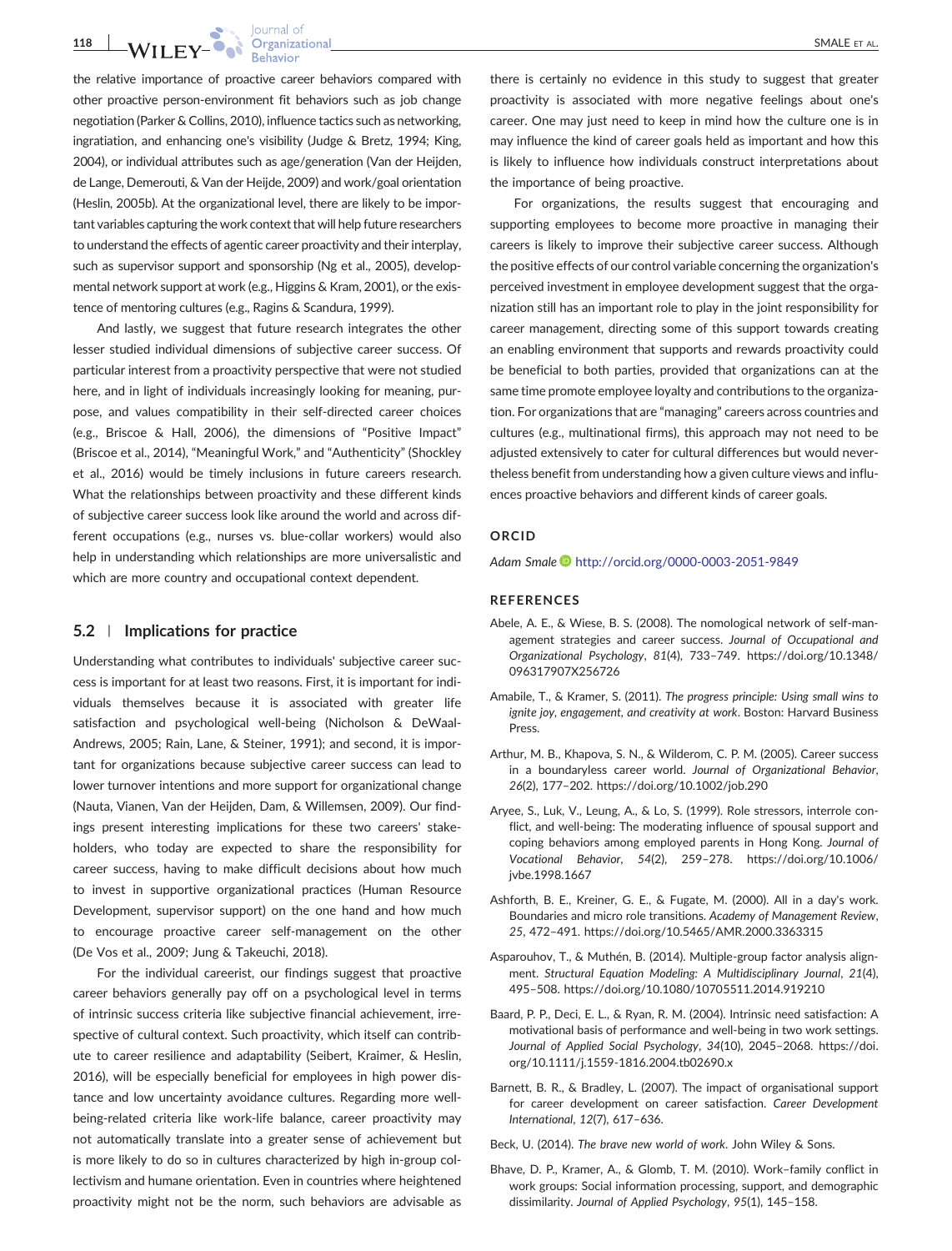- Briscoe, J. P., & Hall, D. T. (2006). The interplay of boundaryless and protean careers: Combinations and implications. Journal of Vocational Behavior, 69(1), 4–18.
- Briscoe, J. P., Hall, D. T., & Mayrhofer, W. (Eds.) (2012). Careers around the world: Individual and contextual perspectives. New York: Routledge.
- Briscoe, J.P., Kaše, R., Dries, N., Dysvik, A., Unite, J., Övgü Çakmak‐ Otluoğlu, K., … Verbruggen, M. (2014). A cross‐culturally generated measure of perceived career success: Results of a three‐stage study. In J. Humphreys (Eds). 2014 Best Paper Proceedings, 74th Academy of Management Annual Meeting, Philadelphia, PA.
- Brislin, R. W. (1970). Back‐translation for cross‐cultural research. Journal of Cross‐Cultural Psychology, 1(3), 185–216. https://doi.org/10.1177/ 135910457000100301
- Broeck, A. V. d., Ferris, D. L., Chang, C.‐H., & Rosen, C. C. (2016). A review of self‐determination theory's basic psychological needs at work. Journal of Management, 42(5), 1195–1229. https://doi.org/10.1177/ 0149206316632058
- Caprar, D. V., Devinney, T. M., Kirkman, B. L., & Caligiuri, P. (2015). Conceptualizing and measuring culture in international business and management: From challenges to potential solutions. Journal of International Business Studies, 46(9), 1011–1027. https://doi.org/10.1057/ iibs.2015.33
- Chi‐Ching, Y. (1995). The effects of career salience and life‐cycle variables on perceptions of work‐family interfaces. Human Relations, 48(3), 265–284. https://doi.org/10.1177/001872679504800303
- Chudzikowski, K., Demel, B., Mayrhofer, W., Briscoe, J. P., Unite, J., Bogićević Milikić, B., … Zikic, J. (2009). Career transitions and their causes: A country‐comparative perspective. Journal of Occupational and Organizational Psychology, 82(4), 825–849.
- Chudzikowski, K., Ogliastri, E., Briscoe, J. P., Ituma, A., Reichel, A., Mayrhofer, W., & Khapova, S. N. (2012). Culture and context: Understanding their influence upon careers. In J. P. Briscoe, D. T. Hall, & W. Mayrhofer (Eds.), Careers around the world. Individual and contextual perspectives (pp. 147–165). New York, NY: Routledge.
- Claes, R., & Ruiz‐Quintanilla, S. A. (1994). Initial career and work meanings in seven European countries. Career Development Quarterly, 42(4), 337–352. https://doi.org/10.1002/j.2161‐0045.1994.tb00517.x
- Claes, R., & Ruiz‐Quintanilla, S. A. (1998). Influences of early career experiences, occupational group, and national culture on proactive career behavior. Journal of Vocational Behavior, 52(3), 357–378. https://doi. org/10.1006/jvbe.1997.1626
- Clark, S. C. (2000). Work/family border theory: A new theory of work/family balance. Human Relations, 53(6), 747–770. https://doi.org/10.1177/ 0018726700536001
- Cook, T. D., & Campbell, D. T. (1979). Quasi‐experimentation: Design and analysis issues for field settings. Chicago, IL: Rand McNally.
- Dany, F., Mallon, M., & Arthur, M. (2003). The odyssey of career and the opportunity for international comparison. The International Journal of Human Resource Management, 14(5), 705–712. https://doi.org/ 10.1080/0958519032000080758
- DeCharms, R. (1968). Personal causation. New York: Academic Press.
- Demel, B., Shen, Y., Las Heras, M., Hall, D. T., & Unite, J. (2012). Career success around the world: Its meaning and perceived influences in 11 countries. In J. P. Briscoe, D. T. Hall, & W. Mayrhofer (Eds.), Careers around the world (pp. 59–87). New York and London: Routledge Taylor & Francis Group.
- De Vos, A., Dewettinck, K., & Buyens, D. (2009). The professional career on the right track: A study on the interaction between career self‐management and organizational career management in explaining employee outcomes. European Journal of Work and Organizational Psychology, 18(1), 55–80. https://doi.org/10.1080/13594320801966257
- De Vos, A., & Soens, N. (2008). Protean attitude and career success: The mediating role of self‐management. Journal of Vocational Behavior, 73(3), 449–456. https://doi.org/10.1016/j.jvb.2008.08.007

**Behavior** Direnzo, M. S., & Greenhaus, J. H. (2011). Job search and voluntary turnover in a boundaryless world: A control theory perspective. Academy

lournal of

- of Management Review, 36(3), 567–589. https://doi.org/10.5465/ amr.2009.0333 Dries, N., Pepermans, R., & Carlier, O. (2008). Career success: Constructing
- a multidimensional model. Journal of Vocational Behavior, 73, 254–267. https://doi.org/10.1016/j.jvb.2008.05.005
- Eby, L. T., Butts, M., & Lockwood, A. (2003). Predictors of success in the era of the boundaryless career. Journal of Organizational Behavior, 24(6), 689–708. https://doi.org/10.1002/job.214
- Erdogan, B., Bauer, T. N., Truxillo, D. M., & Mansfield, L. R. (2012). Whistle while you work: A review of the life satisfaction literature. Journal of Management, 38, 1038–1083.
- Feij, J. A., Whitely, W. T., Peiró, J. M., & Taris, T. W. (1995). The development of career-enhancing strategies and content innovation: A longitudinal study of new workers. Journal of Vocational Behavior, 46(3), 231–256. https://doi.org/10.1006/jvbe.1995.1017
- Fischer, R. (2008). Rewarding seniority: Exploring cultural and organizational predictors of seniority allocations. Journal of Social Psychology, 148(2), 167–186. https://doi.org/10.3200/SOCP.148.2.167‐186
- Fornell, C., & Larcker, D. F. (1981). Evaluating structural equation models with unobservable variables and measurement error. Journal of Marketing Research, 18, 39–50. https://doi.org/10.2307/3151312
- Forret, M. L., & Dougherty, T. W. (2004). Networking behaviors and career outcomes: Differences for men and women? Journal of Organizational Behavior, 25(3), 419–437. https://doi.org/10.1002/job.253
- Gagné, M., & Deci, E. L. (2005). Self‐determination theory and work motivation. Journal of Organizational Behavior, 26(4), 331–362. https://doi. org/10.1002/job.322
- Gentry, W. A., Weber, T. J., & Sadri, G. (2008). Examining career‐related mentoring and managerial performance across cultures: A multilevel analysis. Journal of Vocational Behavior, 72(2), 241–253.
- Grant, A. M., & Ashford, S. J. (2008). The dynamics of proactivity at work. Research in Organizational Behavior, 28, 3–34. https://doi.org/10.1016/ j.riob.2008.04.002
- Greenhaus, J. H. (1974). Career salience as a moderator of the relationship between satisfaction with occupational preference and satisfaction with life in general. The Journal of Psychology, 86(1), 53–55. https:// doi.org/10.1080/00223980.1974.9923883
- Greenhaus, J. H., Parasuraman, S., & Wormley, W. M. (1990). Effects of race on organizational experiences, job performance evaluations, and career outcomes. Academy of Management Journal, 33(1), 64–86. https://doi.org/10.2307/256352
- Guest, D. (2002). Perspectives on the study of work‐life balance. Social Science Information, 41(2), 255–279. https://doi.org/10.1177/ 0539018402041002005
- Gunz, H. P., & Heslin, P. A. (2005). Reconceptualizing career success. Journal of Organizational Behavior, 26, 105–111. https://doi.org/10.1002/ job.300
- Haar, J. M., Russo, M., Suñe, A., & Ollier‐Malaterre, A. (2014). Outcomes of work–life balance on job satisfaction, life satisfaction and mental health: A study across seven cultures. Journal of Vocational Behavior, 85(3), 361–373.
- Hair, J. F., Anderson, R. E., Tatham, R. L., & Black, W. C. (1998). Multivariate data analysis (5th). New Jersey: Prentice-Hall.
- Henrich, J., Heine, S. J., & Norenzayan, A. (2010). The weirdest people in the world? The Behavioral and Brain Sciences, 33(2–3), 61–83. discussion 83‐135. doi: https://doi.org/10.1017/S0140525X0999152X
- Heslin, P. A. (2005a). Experiencing career success. Organizational Dynamics, 34(4), 376–390. https://doi.org/10.1016/j.orgdyn.2005.08.005
- Heslin, P. A. (2005b). Conceptualizing and evaluating career success. Journal of Organizational Behavior, 26(2), 113–136. https://doi.org/ 10.1002/job.270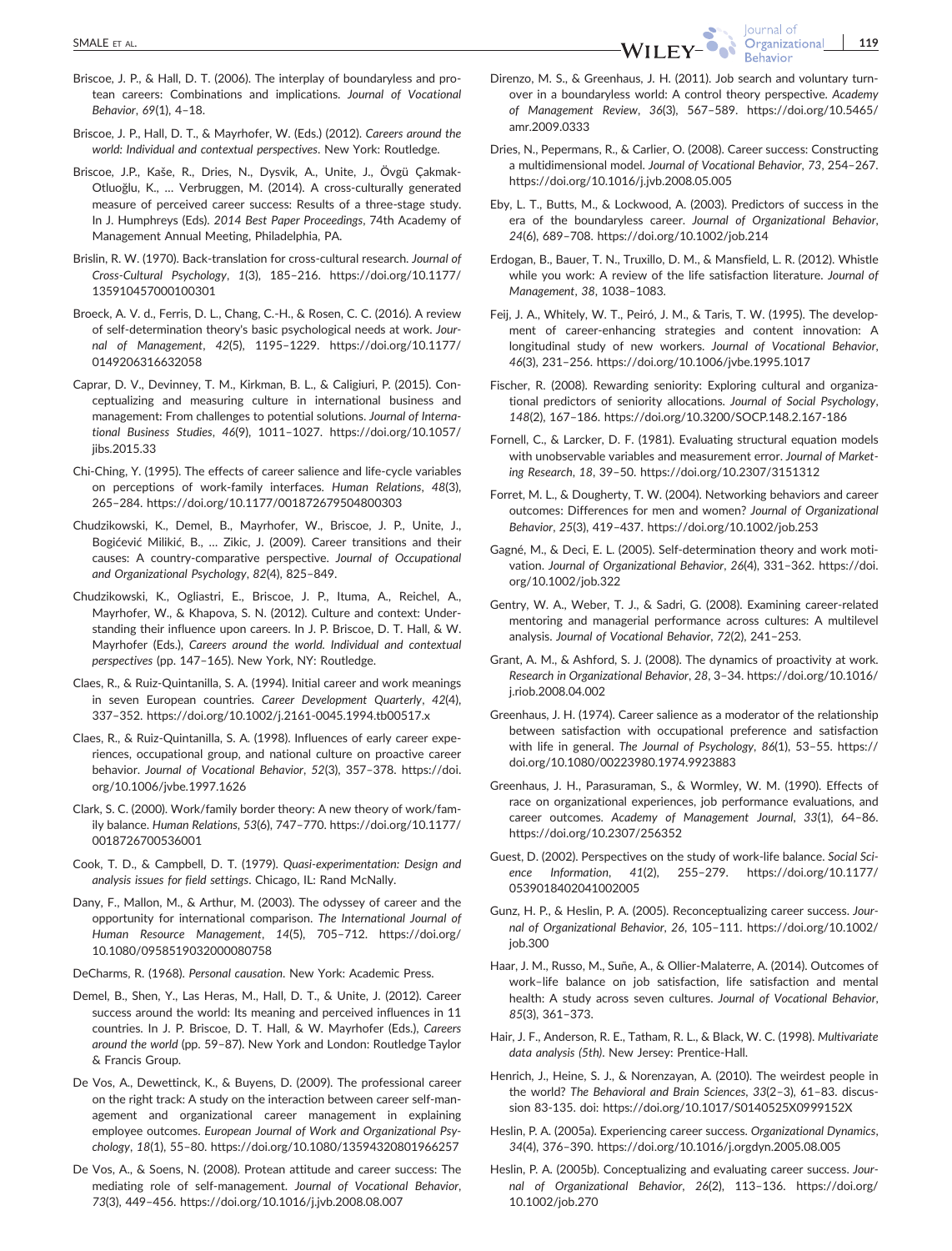- Higgins, M. C., & Kram, K. E. (2001). Reconceptualizing mentoring at work: A developmental network perspective. Academy of Management Review, 26(2), 264–288. https://doi.org/10.5465/AMR.2001.4378023
- Hofstede, G. (1993). Cultural constraints in management theories. Academy of Management Executive, 7, 81–94. https://doi.org/10.2307/ 4165110
- Hofstede, G. (2006). What did GLOBE really measure? Researchers' minds versus respondents' minds. Journal of International Business Studies, 37(6), 882–896. https://doi.org/10.1057/palgrave.jibs.8400233
- House, R. J., Hanges, P. J., Javidan, M., Dorfman, P. W., & Gupta, V. (Eds.) (2004). Culture, leadership, and organizations: The GLOBE study of 62 societies. Thousand Oaks, CAL: Sage.
- Huang, X., van de Vliert, E., & van der Vegt, G. (2005). Breaking the silence culture: Stimulation of participation and employee opinion withholding cross‐nationally. Management and Organization Review, 1(03), 459–482. https://doi.org/10.1111/j.1740‐8784.2005.00023.x
- Inkson, K., Gunz, H., Ganesh, S., & Roper, J. (2012). Boundaryless careers: Bringing back boundaries. Organization Studies, 33(3), 323–340. https://doi.org/10.1177/0170840611435600
- Judge, T. A., & Bretz, R. D. (1994). Political influence processes and career success. Journal of Management, 20, 43–65. https://doi.org/10.1177/ 014920639402000103
- Jung, Y., & Takeuchi, N. (2018). A lifespan perspective for understanding career self‐management and satisfaction: The role of developmental human resource practices and organizational support. Human Relations, 71(1), 73–102. https://doi.org/10.1177/0018726717715075
- Kets de Vries, M. F. R. (2010). The many colors of success: What do executives want out of life? Organizational Dynamics, 39(1), 1–12. https:// doi.org/10.1016/j.orgdyn.2009.10.005
- Khapova, S. N., Briscoe, J. P., & Dickmann, M. (2012). Careers in cross-cultural perspective. In J. P. Briscoe, D. T. Hall, & W. Mayrhofer (Eds.), Careers around the world. Individual and contextual perspectives (pp. 15–38). New York, NY: Routledge.
- King, Z. (2004). Career self-management: Its nature, causes and consequences. Journal of Vocational Behavior, 65(1), 112–133. https://doi. org/10.1016/S0001‐8791(03)00052‐6
- Kothari, C. R. (2004). Research methodology: Methods and techniques. New Age International.
- Kuvaas, B., & Dysvik, A. (2009). Perceived investment in employee development, intrinsic motivation and work performance. Human Resource Management Journal, 19(3), 217–236. https://doi.org/10.1111/j.1748‐ 8583.2009.00103.x
- Law, K. S., Wong, C., & Mobley, W. H. (1998). Toward a taxonomy of multidimensional constructs. Academy of Management Review, 23, 741–755.
- Lee, C. H., & Bruvold, N. T. (2003). Creating value for employees: Investment in employee development. The International Journal of Human Resource Management, 14(6), 981–1000. https://doi.org/10.1080/ 0958519032000106173
- Lent, R. W., & Brown, S. D. (2008). Social cognitive career theory and subjective well-being in the context of work. Journal of Career Assessment, 16(1), 6–21. https://doi.org/10.1177/1069072707305769
- Mayrhofer, W., Briscoe, J. P., Hall, D. T., Dickmann, M., Dries, N., Dysvik, A., … Unite, J. (2016). Career success across the globe: Insights from the 5C project. Organizational Dynamics, 45(3), 155–270. https://doi. org/10.1016/j.orgdyn.2016.07.005
- Mayrhofer, W., Meyer, M., & Steyrer, J. (2007). Contextual issues in the study of careers. In H. P. Gunz, & M. A. Peiperl (Eds.), Handbook of career studies (pp. 215–239). London: Sage.
- Murphy, S. E., & Ensher, E. A. (2001). The role of mentoring support and self-management strategies on reported career outcomes. Journal of Career Development, 27(4), 229–246. https://doi.org/10.1023/ A:1007866919494
- Muthén, B. O., & Asparouhov, T. (2014). IRT studies of many groups: The alignment method. Frontiers in Psychology, 5(978), 1–7. https://doi. org/10.3389/fpsyg.2014.00978
- Muthén, B. O., & Satorra, A. (1995). Complex sample data in structural equation modeling. Sociological Methodology, 25, 267–316. https:// doi.org/10.2307/271070
- Muthén, L. K., & Muthén, B. O. (2016). Mplus user's guide (7th ed.). Los Angeles: Muthén & Muthén.
- Nabi, G. R. (1999). An investigation into the differential profile of predictors of objective and subjective career success. Career Development International, 4(4), 212–225. https://doi.org/10.1108/13620439910270599
- Nabi, G. R. (2003). Situational characteristics and subjective career success. International Journal of Manpower, 24(6), 653–672. https://doi.org/ 10.1108/01437720310496148
- Nauta, A., Vianen, A., Van der Heijden, B. I. J. M., Dam, K., & Willemsen, M. (2009). Understanding the factors that promote employability orientation: The impact of employability culture, career satisfaction, and role breadth self‐efficacy. Journal of Occupational and Organizational Psychology, 82(2), 233–251. https://doi.org/10.1348/096317908X320147
- Ng, T. W., & Feldman, D. C. (2014). Subjective career success: A meta‐analytic review. Journal of Vocational Behavior, 85(2), 169–179.
- Ng, T. W. H., Eby, L. T., Sorensen, K. L., & Feldman, D. C. (2005). Predictors of objective and subjective career success: A meta analysis. Personnel Psychology, 58(2), 367–408. https://doi.org/10.1111/ j.1744‐6570.2005.00515.x
- Nicholson, N., & DeWaal‐Andrews, W. (2005). Playing to win: Biological imperatives, self-regulation, and trade-offs in the game of career success. Journal of Organizational Behavior, 26(2), 137–154. https://doi. org/10.1002/job.295
- Noordin, F., Williams, T., & Zimmer, C. (2002). Career commitment in collectivist and individualist cultures: A comparative study. The International Journal of Human Resource Management, 13(1), 35–54. https://doi.org/10.1080/09585190110092785
- Ollier‐Malaterre, A., Valcour, M., Den Dulk, L., & Kossek, E. E. (2013). Theorizing national context to develop comparative work–life research: A review and research agenda. European Management Journal, 31(5), 433–447.
- Ollo‐López, A., & Goñi‐Legaz, S. (2017). Differences in work–family conflict: Which individual and national factors explain them? The International Journal of Human Resource Management, 28(3), 499–525. https://doi.org/10.1080/09585192.2015.1118141
- Orcher, L. T. (2016). Conducting research: Social and behavioral science methods. NY: Routledge.
- Pan, J., & Zhou, W. (2015). How do employees construe their career success: An improved measure of subjective career success. International Journal of Selection and Assessment, 23(1), 45–58. https://doi.org/ 10.1111/ijsa.12094
- Park, Y. (2010). The predictors of subjective career success: An empirical study of employee development in a Korean financial company. International Journal of Training and Development, 14(1), 1–15. https://doi. org/10.1111/j.1468‐2419.2009.00337.x
- Parker, S. K., & Collins, C. G. (2010). Taking stock: Integrating and differentiating multiple proactive behaviors. Journal of Management, 36(3), 633–662. https://doi.org/10.1177/0149206308321554
- Parker, S. K., & Liao, J. (2016). Wise proactivity: How to be proactive and wise in building your career. Organizational Dynamics, 45(3), 217–227.
- Raabe, B., Frese, M., & Beehr, T. A. (2007). Action regulation theory and career self-management. Journal of Vocational Behavior, 70(2), 297–311. https://doi.org/10.1016/j.jvb.2006.10.005
- Rabl, T., Jayasinghe, M., Gerhart, B., & Kuhlmann, T. M. (2014). A meta‐ analysis of country differences in the high-performance work systembusiness performance relationship: The roles of national culture and managerial discretion. Journal of Applied Psychology, 99(6), 1011–1041. https://doi.org/10.1037/a0037712
- Ragins, B. R., & Scandura, T. A. (1999). Burden or blessing? Expected costs and benefits of being a mentor. Journal of Organizational Behavior, 20(4), 493–509. https://doi.org/10.1002/(SICI)1099‐1379(199907)20:4<493:: AID‐JOB894>3.0.CO;2‐T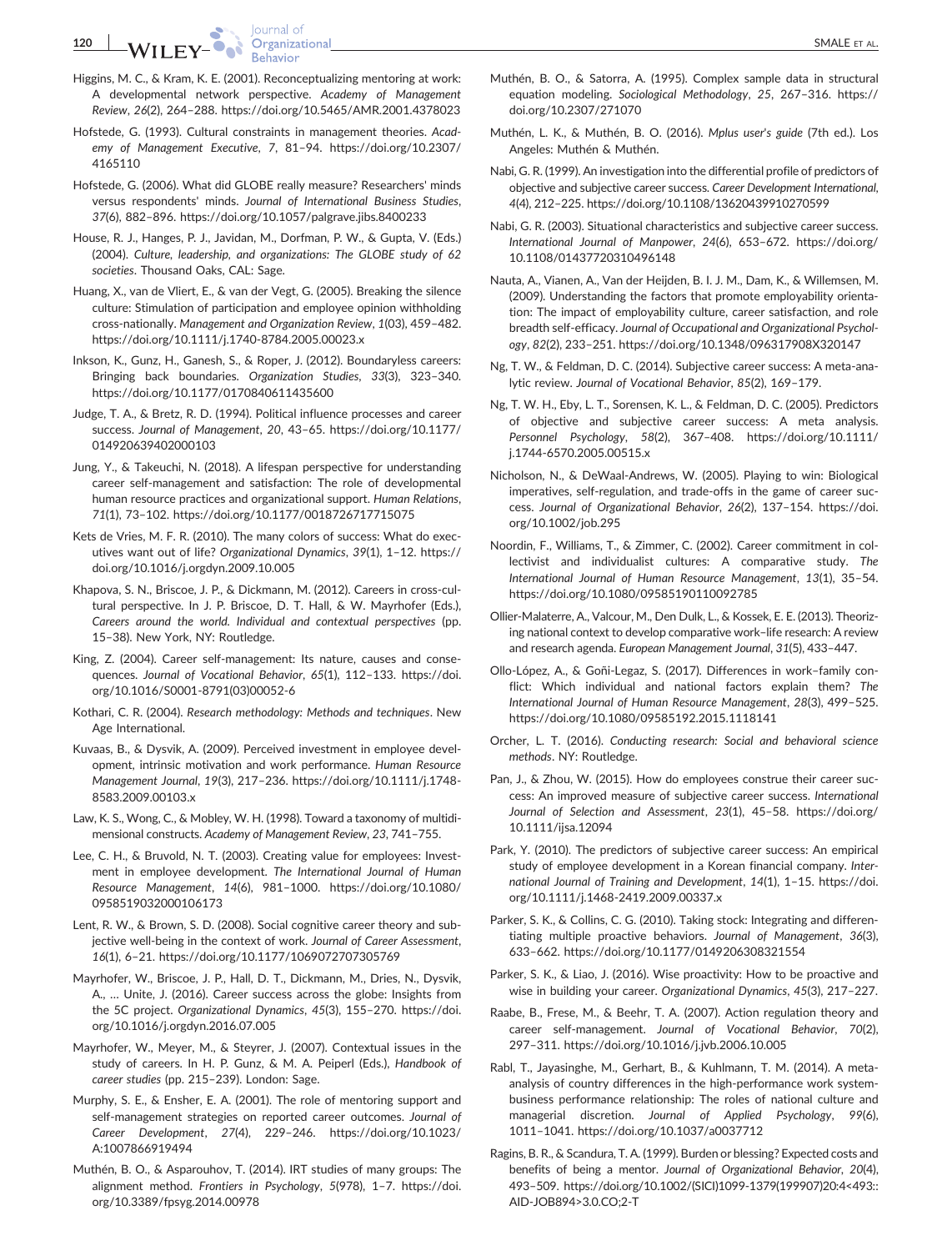- Rain, J. S., Lane, I. M., & Steiner, D. D. (1991). A current look at the job satisfaction/life satisfaction relationship: Review and future considerations. Human Relations, 44(3), 287–307. https://doi.org/ 10.1177/001872679104400305
- Ramaswami, A., Huang, J. C., & Dreher, G. (2014). Interaction of gender, mentoring, and power distance on career attainment: A cross-cultural comparison. Human Relations, 67(2), 153–173.
- Robinson, O. C. (2014). Sampling in interview‐based qualitative research: A theoretical and practical guide. Qualitative Research in Psychology, 11(1), 25–41.
- Salancik, G. R., & Pfeffer, J. (1978). A social information processing approach to job attitudes and task design. Administrative Science Quarterly, 23(2), 224–253. https://doi.org/10.2307/2392563
- Seibert, S. E., Kraimer, M. L., & Crant, J. M. (2001). What do proactive people do? A longitudinal model linking proactive personality and career success. Personnel Psychology, 54(4), 845–874. https://doi.org/ 10.1111/j.1744‐6570.2001.tb00234.x
- Seibert, S. E., Kraimer, M. L., & Liden, R. C. (2001). A social capital theory of career success. Academy of Management Journal, 44(2), 219–237.
- Seibert, S. E., Kraimer, M. L., & Heslin, P. A. (2016). Developing career resilience and adaptability. Organizational Dynamics, 45(3), 245–257.
- Shen, Y., Demel, B., Unite, J., Briscoe, J. P., Hall, D. T., Chudzikowski, K., … Zikic, J. (2015). Career success across 11 countries: Implications for international human resource management. The International Journal of Human Resource Management, 26(13), 1753–1778.
- Shockley, K. M., Ureksoy, H., Rodopman, O. B., Poteat, L. F., & Dullaghan, T. R. (2016). Development of a new scale to measure subjective career success: A mixed-methods study. Journal of Organizational Behavior, 37(1), 128–153. https://doi.org/10.1002/job.2046
- Simons, R., Goddard, R., & Patton, W. (2000). Measuring vocational interests: A call for multi-sample norms. Career Development International, 5(7), 351–360. https://doi.org/10.1108/13620430010361604
- Spector, P. E., Allen, T. D., Poelmans, S. A., Lapierre, L. M., Cooper, C. L., Michael, O. D., ... Brough, P. (2007). Cross-national differences in relationships of work demands, job satisfaction, and turnover intentions with work–family conflict. Personnel Psychology, 60(4), 805–835.
- Sturges, J., Conway, N., Guest, D., & Liefooghe, A. (2005). Managing the career deal: The psychological contract as a framework for understanding career management, organizational commitment and work behavior. Journal of Organizational Behavior, 26(7), 821–838. https:// doi.org/10.1002/job.341
- Sturges, J., Guest, D., Conway, N., & Davey, K. M. (2002). A longitudinal study of the relationship between career management and organizational commitment among graduates in the first ten years at work. Journal of Organizational Behavior, 23(6), 731–748. https://doi.org/10.1002/job.164
- Sullivan, S. E., & Baruch, Y. (2009). Advances in career theory and research: A critical review and agenda for future exploration. Journal of Management, 35(6), 1542–1571. https://doi.org/10.1177/0149206309350082
- Tharenou, P., & Terry, D. J. (1998). Reliability and validity of scores on scales to measure managerial aspirations. Educational and Psychological Measurement, 58(June), 475–492. https://doi.org/ 10.1177/0013164498058003008
- Thomas, D. C., & Inkson, K. (2007). Careers across cultures. In H. Gunz, & M. Peiperl (Eds.), Handbook of career studies (pp. 451–471). Los Angeles et al.: Sage.
- Thomas, D. C., & Peterson, M. B. (2015). Cross‐cultural management: Essential concepts (3rd ed.). Thousand Oaks CA: Sage.
- Tung, R. L., & Verbeke, A. (2010). Beyond Hofstede and GLOBE: Improving the quality of cross-cultural research. Journal of International Business Studies, 41(8), 1259–1274. https://doi.org/10.1057/jibs.2010.41
- Van der Heijden, B. I. J. M., de Lange, A. H., Demerouti, E., & Van der Heijde, C. M. (2009). Age effects on the employability–career success relationship. Journal of Vocational Behavior, 74(2), 156–164. https:// doi.org/10.1016/j.jvb.2008.12.009

Vaux, A., Riedel, S., & Stewart, D. (1987). Modes of social support: The social support behaviors (SS-B) scale. American Journal of Community Psychology, 15(2), 209–232. https://doi.org/10.1007/BF00919279

lournal of **Behavior** 

- Verbruggen, M., & Sels, L. (2010). Social‐cognitive factors affecting clients' career and life satisfaction after counseling. Journal of Career Assessment, 18(1), 3–15. https://doi.org/10.1177/1069072709340516
- Verbruggen, M., Sels, L., & Forrier, A. (2007). Unraveling the relationship between organizational career management and the need for external career counseling. Journal of Vocational Behavior, 71(1), 69–83. https://doi.org/10.1016/j.jvb.2007.03.003
- Wayne, S. J., Liden, R. C., Kraimer, M. L., & Graf, I. K. (1999). The role of human capital, motivation and supervisor sponsorship in predicting career success. Journal of Organizational Behavior, 20(5), 577–595. https://doi.org/10.1002/(SICI)1099‐1379(199909)20:5<577::AID‐ JOB958>3.0.CO;2‐0
- Whitely, W., Dougherty, T. W., & Dreher, G. F. (1991). Relationship of career mentoring and socioeconomic origin to managers' and professionals' early career progress. Academy of Management Journal, 34(2), 331–350. https://doi.org/10.2307/256445
- Williams, L. J., Hartman, N., & Cavazotte, F. (2010). Method variance and marker variables: A review and comprehensive CFA marker technique. Organizational Research Methods, 13(3), 477–514. https://doi.org/ 10.1177/1094428110366036
- Zaheer, S., Schomaker, M. S., & Nachum, L. (2012). Distance without direction: Restoring credibility to a much‐loved construct. Journal of International Business Studies, 43(1), 18–27. https://doi.org/10.1057/jibs.2011.43
- Zhou, W., Sun, J., Guan, Y., Li, Y., & Pan, J. (2013). Criteria of career success among Chinese employees: Developing a multidimensional scale with qualitative and quantitative approaches. Journal of Career Assessment, 21(2), 265–277.

#### AUTHOR BIOGRAPHIES

Adam Smale is a Professor of Management at the University of Vaasa, Finland. His research interests lie in human resource management, talent management, and careers in multinational corporations.

Silvia Bagdadli is Associate Professor of Human Resource Management at Bocconi University, Italy. Her research focuses on careers – individual and organizational perspective –, talent and HR management.

Rick Cotton is Associate Professor of international Business and Service Management at the University of Victoria, Canada. His research interests include extraordinary career achievement, networks, and talent management with a primary focus on how human, social, and positive psychological capital foster individual and collective success.

Silvia Dello Russo is Assistant Professor of Organizational Behavior at ISCTE—Instituto Universitario de Lisboa (Portugal). Her research spans the interaction between the individual and the organizational context, work motivation, and HR practices for development, with a particular focus on multilevel and longitudinal dynamics.

Michael Dickmann is Professor of International Human Resource Management at Cranfield University School of Management, UK. His research focuses on human resource strategies, structures, and processes of multinational organizations, cross-cultural management, international mobility, and global careers.